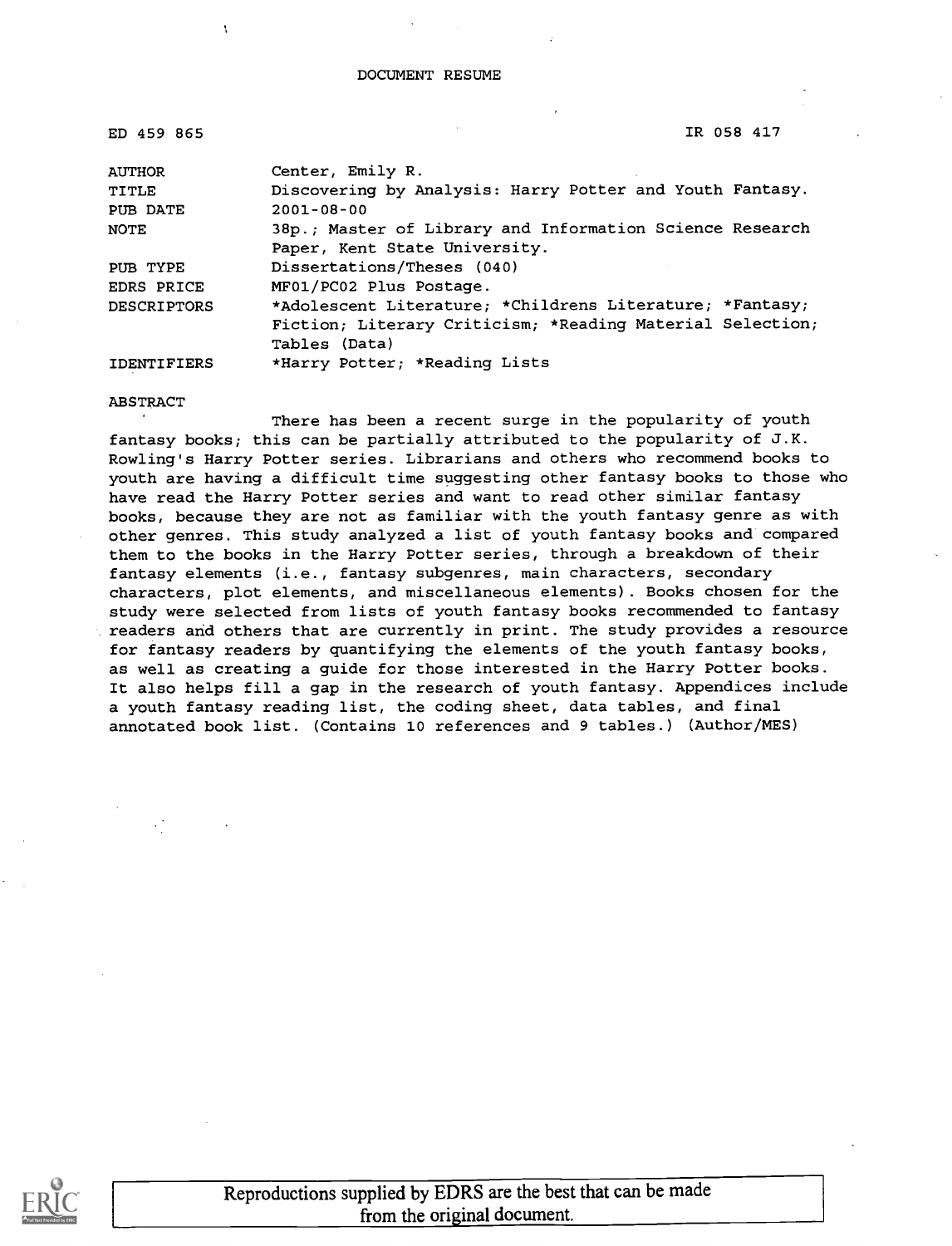## DISCOVERING BY ANALYSIS HARRY POTTER AND YOUTH FANTASY

A Master's Research Paper Proposal submitted to the Kent State University School of Library and Information Science in partial fulfillment of the requirements for the degree Master of Library and Information Science

by

Emily R. Center

August 2001

 $\frac{1}{\sqrt{2}}$ 

U.S. DEPARTMENT OF EDUCATION Office of Educational Research and Improvement EDUCATIONAL RESOURCES INFORMATION

CENTER (ERIC)<br>
This document has been reproduced as<br> *V* received from the person or organization<br>
originating it.

0 Minor changes have been made to improve reproduction quality.

 $\bullet$ Points of view or opinions stated in this document do not necessarily represent official OERI position or policy. PERMISSION TO REPRODUCE AND DISSEMINATE THIS MATERIAL HAS BEEN GRANTED BY

D.A. Wallace

TO THE EDUCATIONAL RESOURCES INFORMATION CENTER (ERIC) 1

BEST COPY AVAILABLE

IR058417

Ž

ED 459 865

 $\vec{y}^i_i$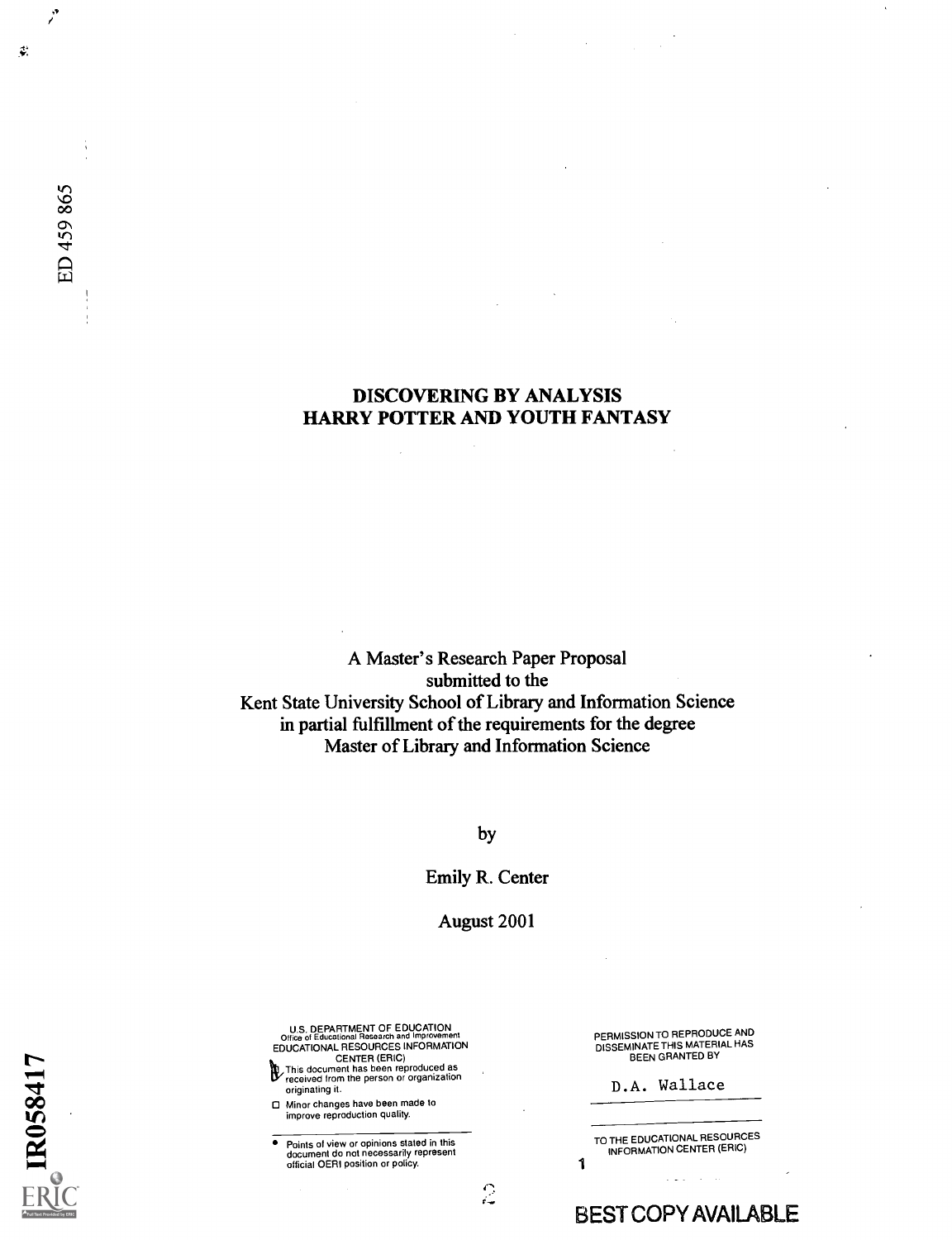Master's Research Paper by

Emily R. Center

B.S., Brigham Young University, 1998

M.L.I.S, Kent State University, 2001

Approved by

Adviser Date



¢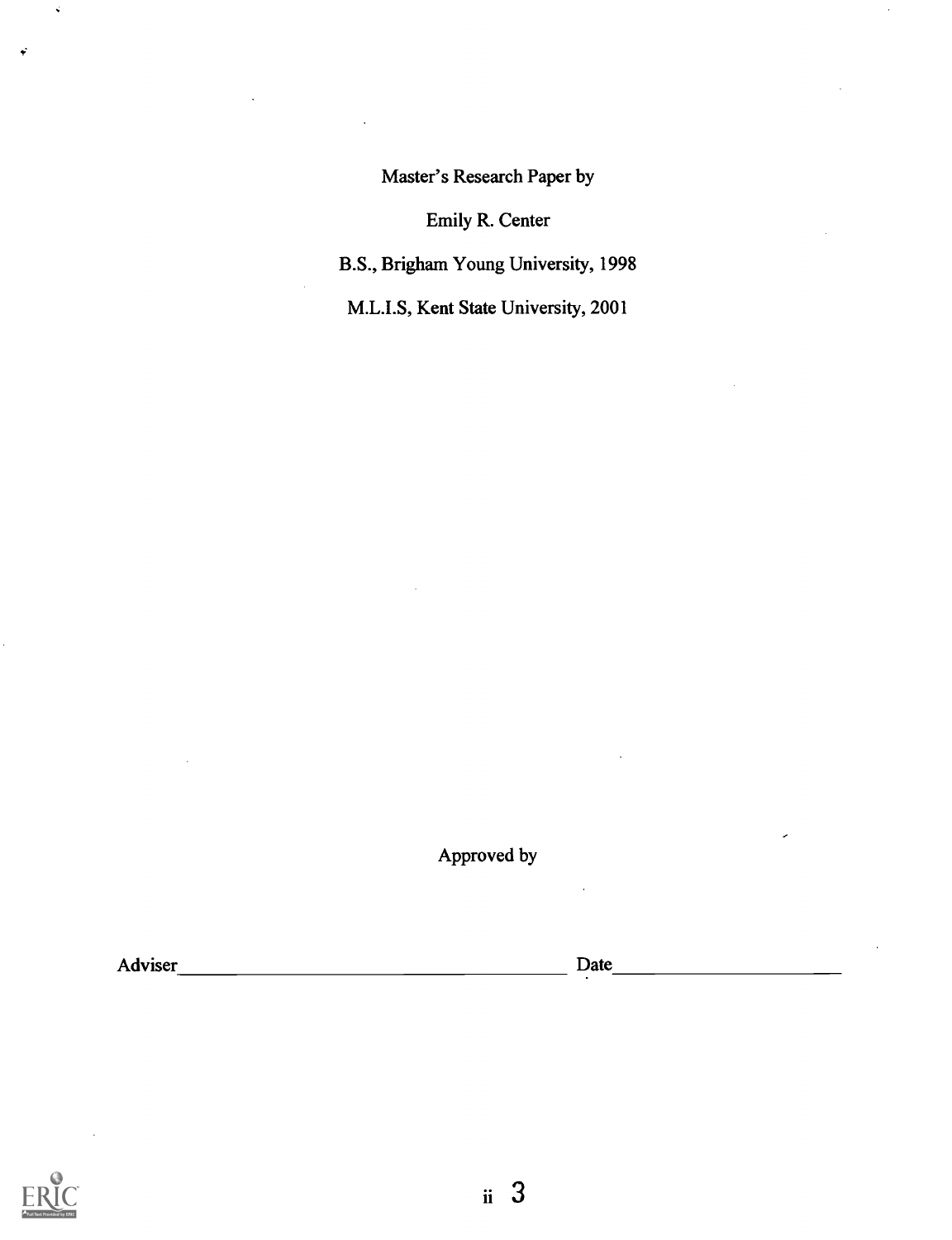# TABLE OF CONTENTS

 $\overline{1}$ 

 $\hat{\mathcal{A}}$ 

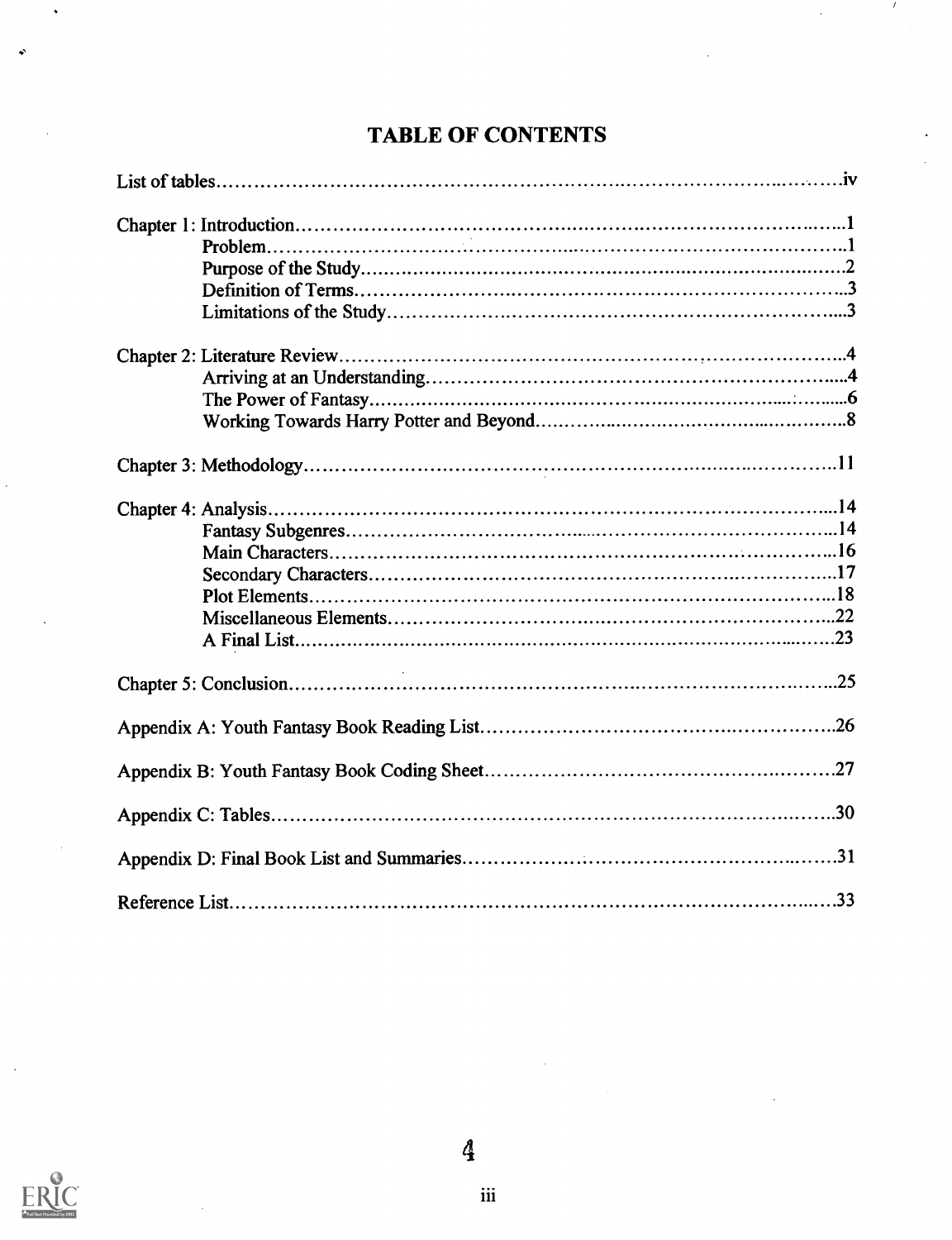# LIST OF TABLES

| Table 1: Fantasy subgenres of youth fantasy books, by frequency and percentage15           |  |
|--------------------------------------------------------------------------------------------|--|
| Table 2: The attributes of the main character, in frequency and percentage16               |  |
| Table 3: The main characteristic of secondary characters by frequency, percentage of total |  |
| secondary characters, and percentage found in books analyzed18                             |  |
|                                                                                            |  |
| Table 5: Specific locations for the setting of youth fantasy books, by frequency and       |  |
|                                                                                            |  |
| Table 6: Themes found in youth fantasy books, by frequency and percentage21                |  |
| Table 7: Elements that enhance the themes of youth fantasy books, by frequency and         |  |
|                                                                                            |  |
|                                                                                            |  |
| Table 9: The use of other elements in youth fantasy books, by frequency and percentage23   |  |



5

 $\overline{a}$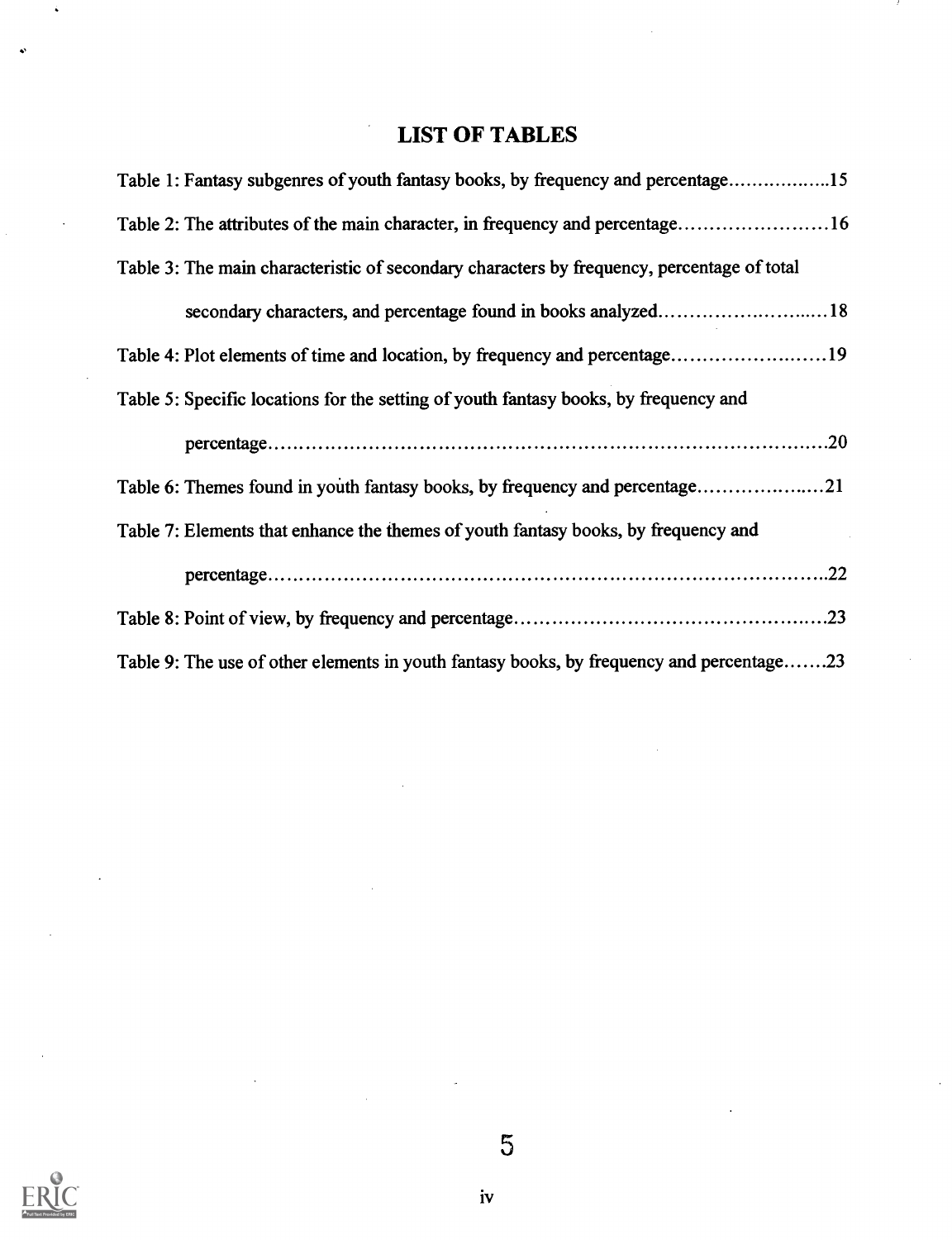## CHAPTER I.

#### INTRODUCTION

Fantasy literature can trace its roots back into mythology, folklore, and faery tales stories that deal with things unknown and impossible in our world. Some of the earliest and best-known fantasy works are Alice's Adventures in Wonderland by Lewis Carroll, a book regarded as a turning point in children's literature, and *The Hobbit* by J.R.R. Tolkein, who is often deemed the father of modern fantasy. Although modern fantasy is frequently considered a meritless genre, the literature commands a loyal readership of children, teenagers, and adults readers so loyal that they dip into fantasy books outside those designated for their age groups looking for those which will satisfy their hunger for myth and hero and fantastical things. The fantasy genre has a limited amount of critical study and writing; yet, it remains an important literary genre and a powerful force among its readership.

#### Problem

There has been a recent surge in the popularity of youth fantasy with the conception of the *Harry Potter* series by J.K. Rowling and the discovery of these fantasy books by children, young adults, and adults. Readers have discovered that they can share the secret world of Harry Potter with Harry Potter—a secret world in which sorcerers are teachers, and their students, who are learning the ways of magic, are not immune to school competition or daily chores. This propitiation of youth fantasy has created the need for librarians and booksellers to be aware of other fantasy works containing similar characteristics as the Harry Potter books and to be able to make recommendations accordingly. So far there are four *Harry Potter* books (in the end to be seven)—not enough in devoted readers' opinion, though they read them over and over again. But *Harry Potter* has given them the flavour of fantasy, and they are hungry for more. Yet many



6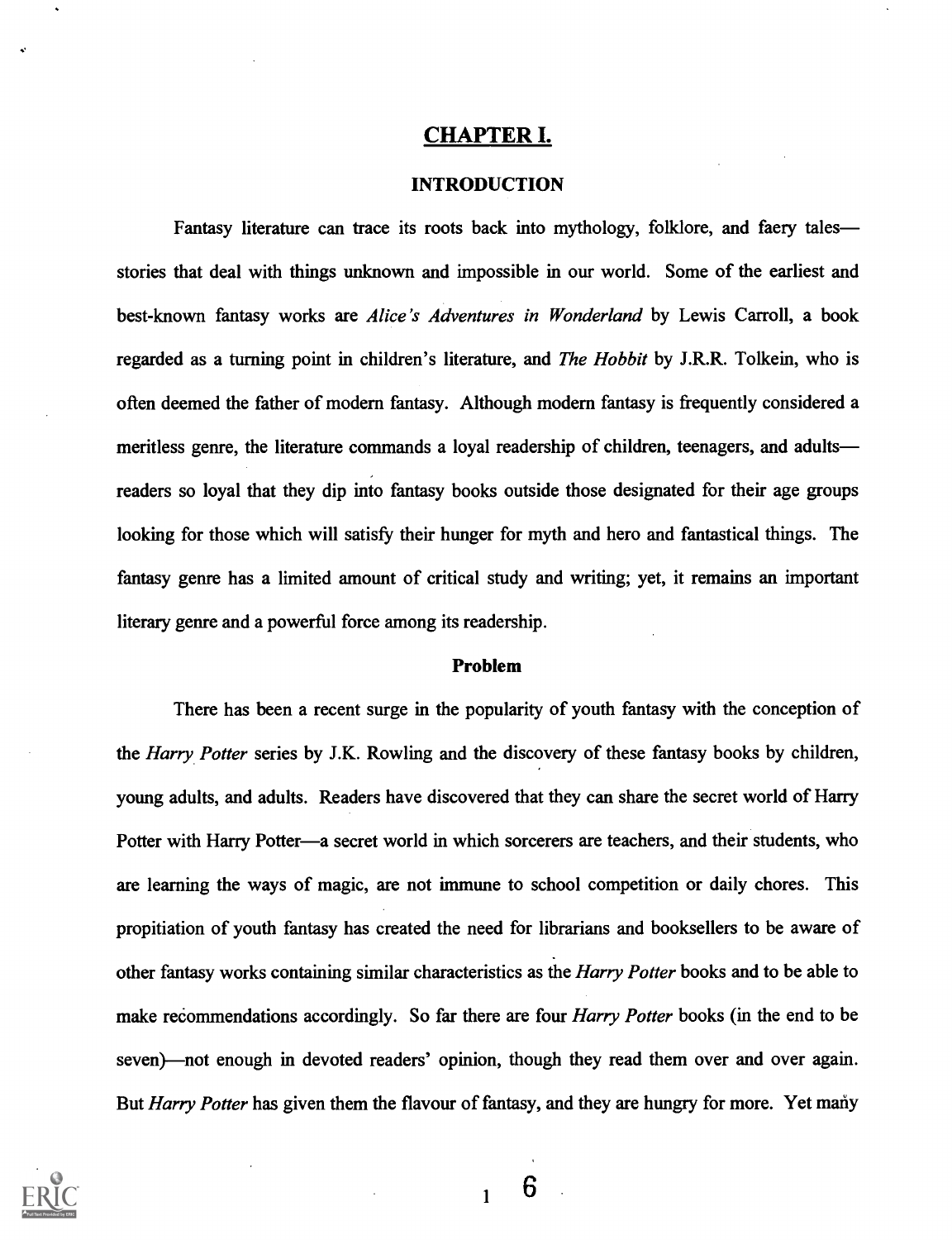librarians, booksellers, and readers (especially those new to the genre, having become interested through the Harry Potter series) have a difficult time finding other fantasy books that would be of interest, because they are not familiar with the genre or they do not view fantasy as a legitimate literary genre that has merit for youth.

Eva Mitnick (2000) asks if the alluring elements and irresistibility of the Harry Potter books mean that there are no other books that will measure up to the new standard set. "Never fear!" she says. "Children's authors have been busily writing first-rate fantasy novels for decades" (32). Though there are "stand-by" fantasy series and books that are prominent, such as The Chronicles of Narnia by C.S. Lewis, The Lord of the Rings by J.R.R. Tolkein, and A Wrinkle in Time by Madeleine L'Engle, there are also many other fantasy books that are not as eminent. Some of these worthwhile books are passed by and ignored simply because those recommending fantasy reading materials to young adults are not familiar with their contents or have never come in contact with them. They have a limited base of knowledge with which to respond to the answer of Mitnick's question: "When a young patron asks for another book 'like Harry Potter,' what exactly is he or she looking for?" (32).

A search for information on fantasy, its defmitions, subgenres, classifications, and importance has revealed a lack of literature and study on the topic of children's fantasy.

#### Purpose of the Study

The purpose of this study will be to seek out youth fantasy books and to analyze their content, comparing similarities and differences in their characters, plots, and other fantastical elements. Major thematic and recurring elements of the *Harry Potter* series—the use of good and evil magic, magical folk and common people ("muggles"), humour, mystery, self-discovery quest, sports/contests, and persistent symbols—will be analyzed. The study will also examine



7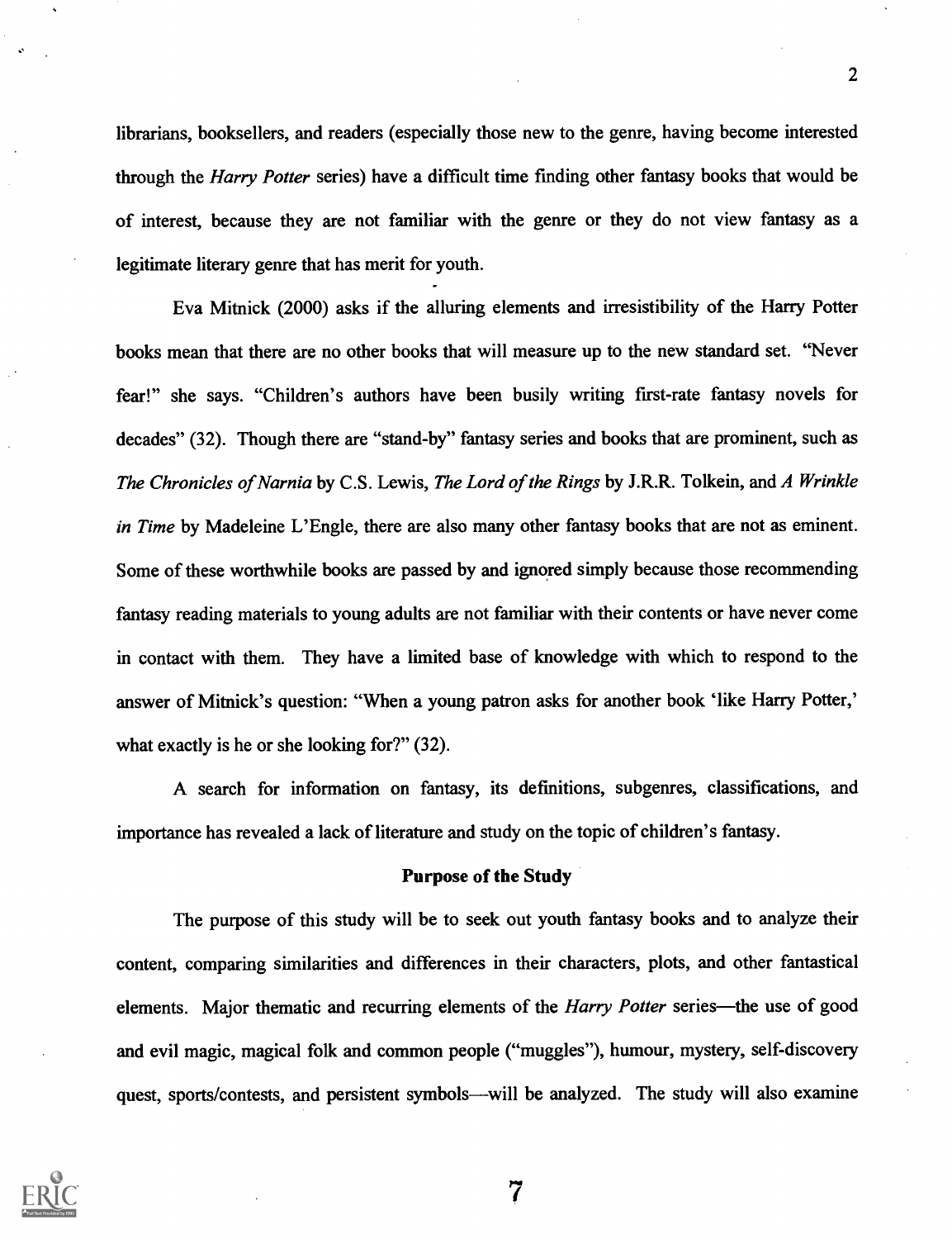the primary and secondary characters to determine the frequency and importance of family members, friends, fantastical creatures (dragons, unicorns, etcetera), and mythical beings. These elements will then be sought in other youth fantasy books to determine if and how often these same elements are found in them, and used to compare the books to each other. Whereas similarities in fantasy books might be noted and used to recommend related books by those doing reader's advisory, the information gathered through this content analysis will help quantify and objectify similarities in the youth fantasy literature studied.

This study will also help fill the gap that exists in youth fantasy research.

#### Definition of Terms

For the purpose of this study, the following terms are defined.

A youth is a person of nine to fifteen years of age, in a school-grade range of  $4<sup>th</sup>$  to  $9<sup>th</sup>$ grade.

A fantasy book is one that contains fictional events, characters, or other elements that are impossible in the world as we know it. The genre is closely related to science fiction and horror, sharing elements with each.

#### Limitations of the Study

This study is limited by time and by publication status of the books. It is not exhaustive. There are many fantasy books that are allocated for youth readers. Not all of these books could be read and evaluated. Books written primarily for an adult audience have not been considered, though a large percentage of fantasy readers cross over from one age group into others. Collections of short stories have not been used—the focus of this study is on novels. Also, youth fantasy books not in print have not been included. This is done to ensure that access to the books involved in the study is available.



Ė

 $\vdots$  $\frac{1}{2}$ 

8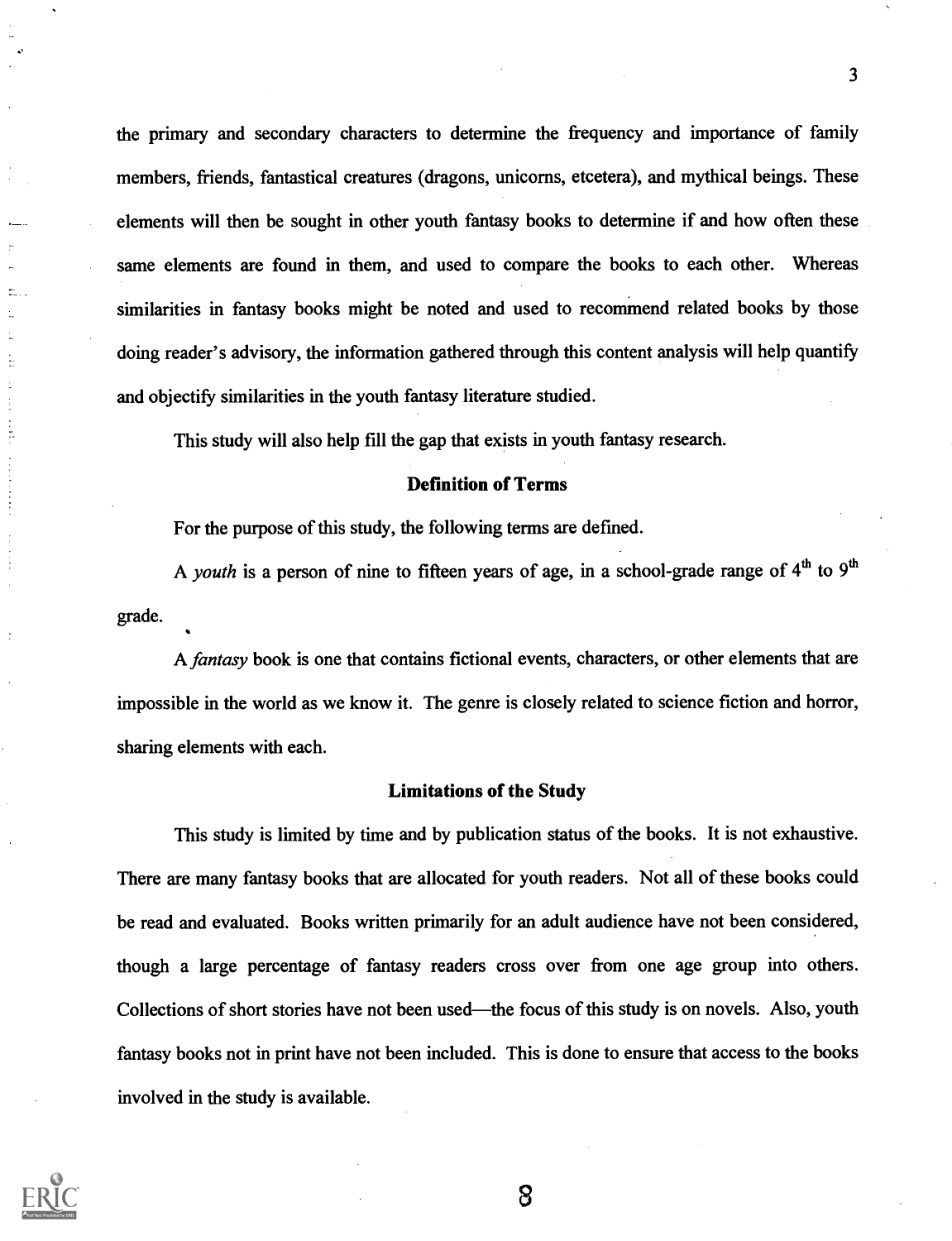## CHAPTER II.

#### LITERATURE REVIEW

A review of the literature related to youth fantasy, including studies performed and information collected, was conducted to provide background information on the subject. The focus of the quest was to seek a defmition of "fantasy" so as to determine what constitutes fantasy books, to reveal what makes fantasy important and why readers are so devoted to it, and to discover the effect of the *Harry Potter* series on the genre and its readers. It was noted that the children's and youth fantasy genre has a limited amount of investigative study devoted to it, and the recency of the *Harry Potter* books allows for a virtual lack of critical writing on the topic.

#### Arriving at an Understanding

A persistent issue in the literature is the desire, attempt, and need to defme the genre of fantasy, before attempting to study it and comment upon it. Ruth Nadelman Lynn (1989) begins her attempt to defme fantasy by utilizing the Oxford English Dictionary and the etymology of the word "fantasy." She discusses critical definitions that fluctuate from the vague to the overly complicated, determining that critics, readers, and writers have expanded upon dictionary and critical defmitions to include their own interpretations, and that it is difficult to restrict "fantasy" to a single defmition.

Diana Tixier Herald (1999) and Cathi Dunn MacRae (1998) both also discuss attempts to defme fantasy. Herald determines that fantasy invokes impressions and images such as princesses, wizards, shape-changing persons, sword fighting, and grand palaces. MacRae suggests that those accustomed to fantasy recognize the way it feels. Both agree that fantasy as a genre has no authoritative defmition. Herald declares that an attempt to succinctly defme fantasy

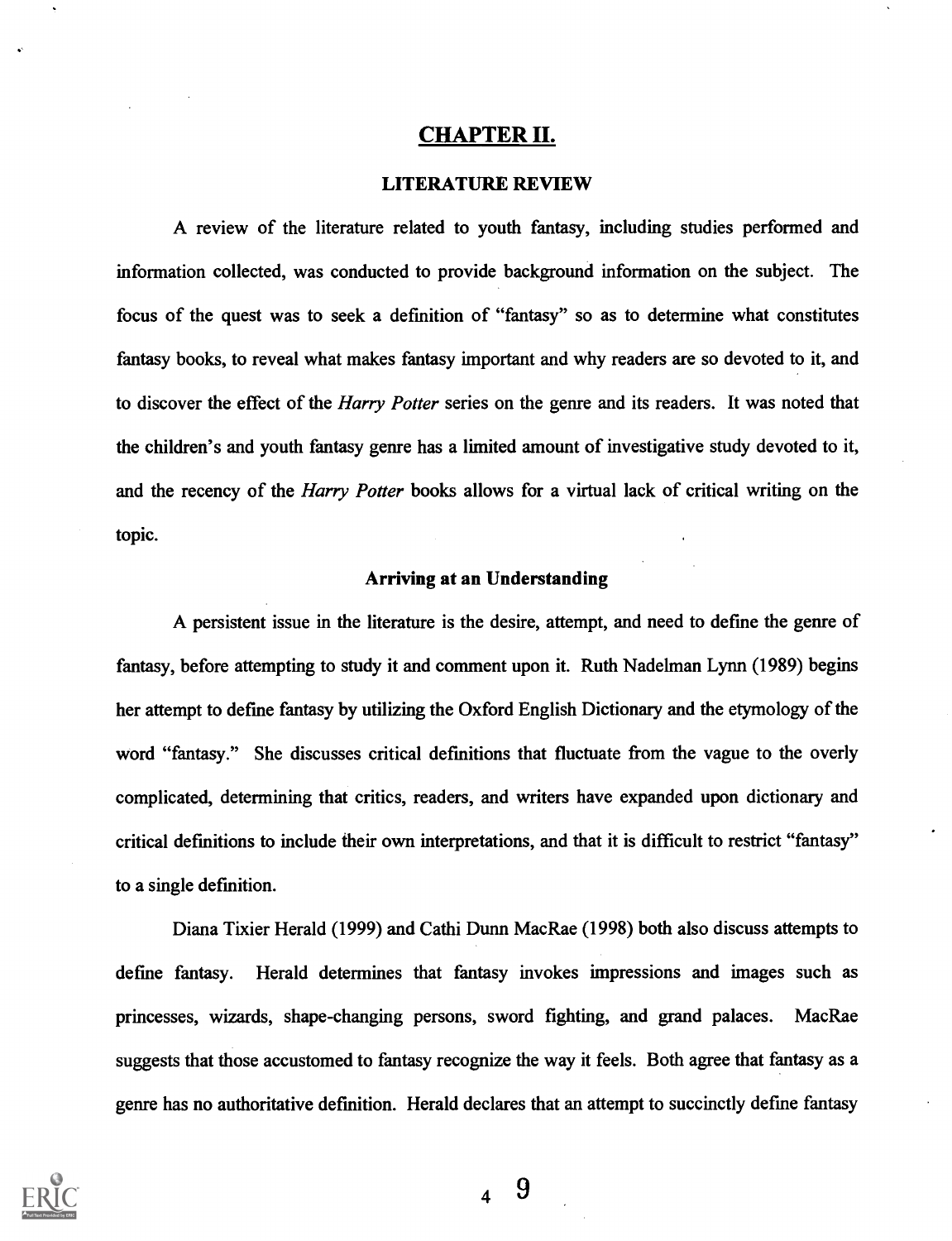will result in disagreements between authors and readers, many of whom have strong and forceful feelings about the genre and their way of perceiving it, even though the fantasy line reaches back into the earliest of human history, into fairy and folk tales, legends, and fables.

Sheila A. Egoff (1995) attempts to defme fantasy by its subgenres and through its history from myth, folldore, and legend, explaining that "there seem to be no fixed boundaries enclosing the territory of fantasy, but there are some guideposts that can direct our footsteps" (2-3). She explains myth, folldore, and legend, their differences and commonalities. She continues by saying that the two fantasy subgenres that can most readily be identified as fantasy are those that remain close to their historical roots, these being the literary fairy tale and the epic fantasy. She defmes fantasy subgenres, and then attempts to defme fantasy as "a story in which the sustaining pleasure is that created by the deliberate abrogation of any natural law, no matter how slight, or by the taking of a step beyond it" (17). This broad defmition leaves much space for personal interpretation and seems to support Lynn's idea that fantasy cannot be explained by a single narrow defmition.

David Gooderham (1995) especially fmds it difficult to defme children's fantasy; a language for discussing children's fantasy texts is not readily accessible, because children's literature in general receives hand-me-down language that has been used with adult literature and may not be entirely functional to the discussion of children's literature. He surmises that a categorization of fantasy texts may be the only way to define children's fantasy, even though through categorization no defmition is produced, merely a list of standard components. He proposes an anatomy that would not only list the elements of children's fantasy, but also illustrate their practical relationships.



 $1<sub>0</sub>$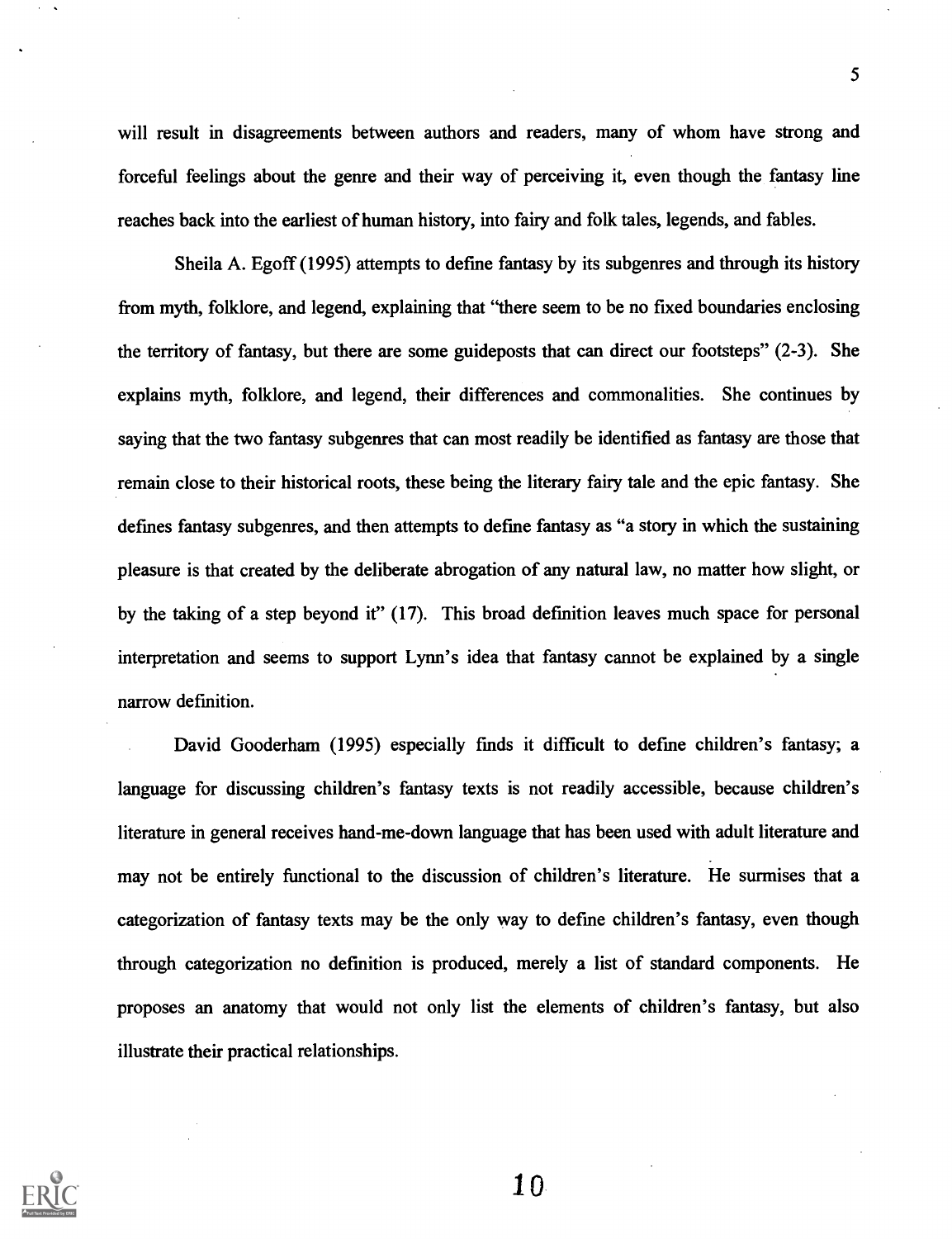Most bibliographic sources in which fantasy novels have been categorized, categorize them by subgenres, in an attempt to defme and profile the boundaries of fantasy. These subgenres, with related themes and details, help defme fantasy by defming themselves and the books included within them. The themes and details comprising the subgenres are categorized in order to help people fmd books and authors within their reading interests. MacRae (1998) defmes six major subgenres to fantasy: alternate worlds, magic realism, myth, legends, magic bestiary, and time fantasy. Herald's (1999) list is more divided (perhaps because she takes into account both adult and children's fantasy) and consists of sword and sorcery; saga, myth, and legend; fairy tales; humor; a bestiary; world of faerie; contemporary fantasy; alternate and parallel worlds; time travel; paranormal powers; graphic novels; celebrity characters; shared worlds; dark fantasy; fantasy featuring detection; and romantic fantasy. Herald includes itemized details with her descriptions of each book, including such details as whether or not the book involves dragons, mystery, magic, and other fantasy elements—another useful element for determining related books of interest.

Frances A. Dowd and Lisa C. Taylor (1992) conducted a content analysis of twenty-five youth fantasy books to determine similarities among them and to discover any typical youth fantasy subgenre or characteristics. They identified youth fantasy novels from lists. Because they could discover no list of characteristics used to identify or analyze fantasy, they created an analysis worksheet that covered the topics of subgenre, character, conflict, theme, setting, presence of magic/supernatural, mood, narrative order, and point of view. They concluded that fantasy incorporates a wide variety of these topics, though there are also similarities within the genre, and that because of this, fantasy rejects being organized and classified.



1 1

f.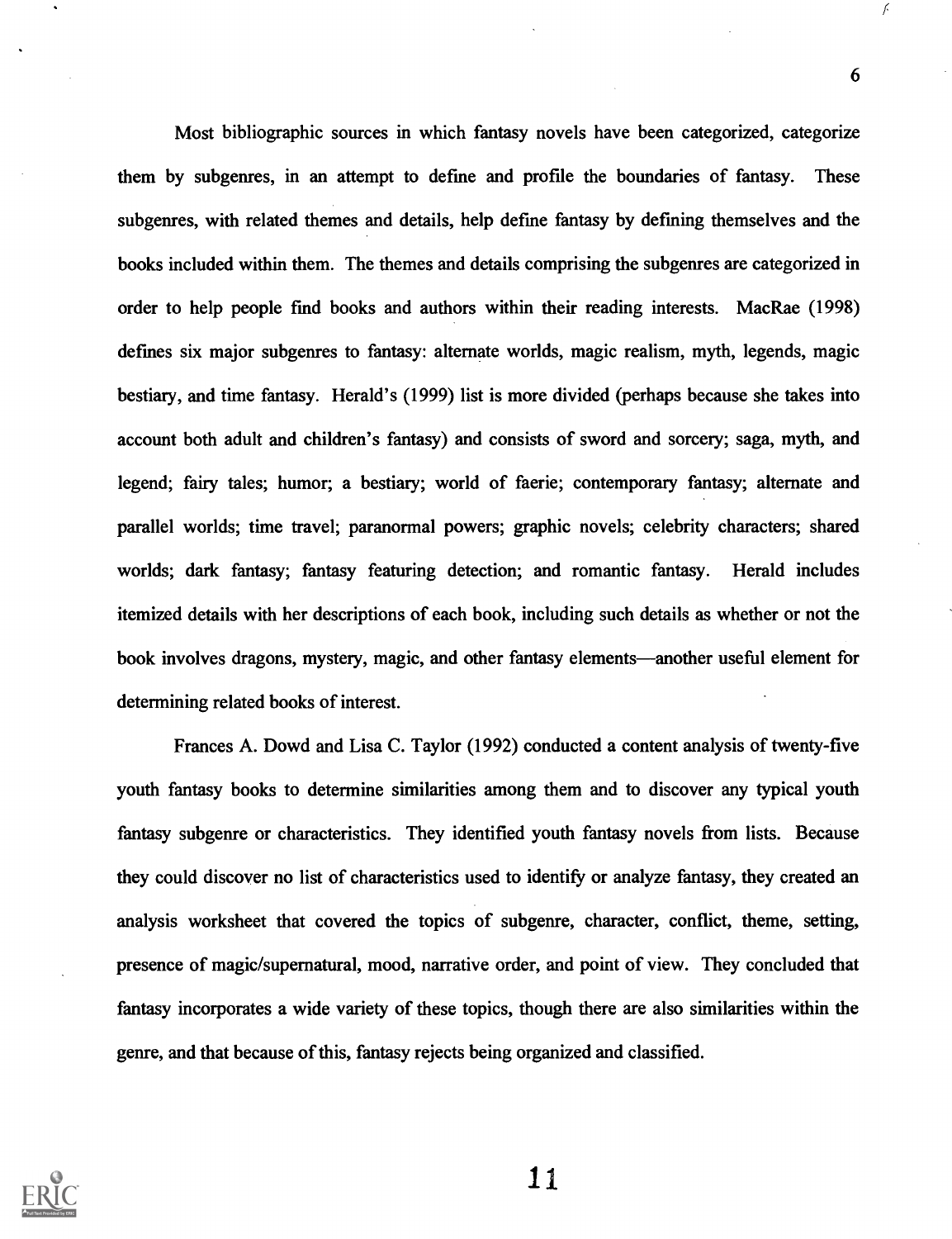#### The Power of Fantasy

The fantasy genre is appealing and important, and it attracts a loyal audience of readers. Cooper (1990) says that people need myths, adventures, and heroes to believe in—that these needs are part of the collective unconscious of humanity that is touched by fantasy. Fantasy is a fulfillment of an inner need and desire to believe in something greater—it is the creation of myths: "The myths tell me where I am. Fantasy tells me where I am" (307). Cooper asserts that there is a pattern that is typically followed in fantasy, and that though the story changes, the theme remains the same: a hero leaves the familiar and enters the unknown in search of something, and on his/her search he/she has adventures and achieves his/her quest, while at the same time improving upon himself/herself. Genuine fantasy, says Cooper, always contains this design somewhere within. It is the human need for the ritualization, archetypes, and truth that fantasy offers that makes fantasy necessary for readers. This is why fantasy books "seem to fit [readers] just right" (314).

Tamora Pierce (1993) says that fantasy, because it seems to have little to do with reality, is "a literature of possibilities" (50). Fantasy challenges readers, allows them to dream, and provides them with the power of myths and legends. Pierce also describes fantasy as "a literature of empowerment" (51). She says that youth have little say in what happens in the real world, but the characters in fantasy books are always empowered, even while retaining very human traits and flaws. But empowerment does not necessarily bring ease and luxury; indeed, empowerment brings trials. Through these trials, says Pierce, and the struggle between the powerless and the powerful, youth can gain hope for the struggles in their own lives and their abilities to overcome.

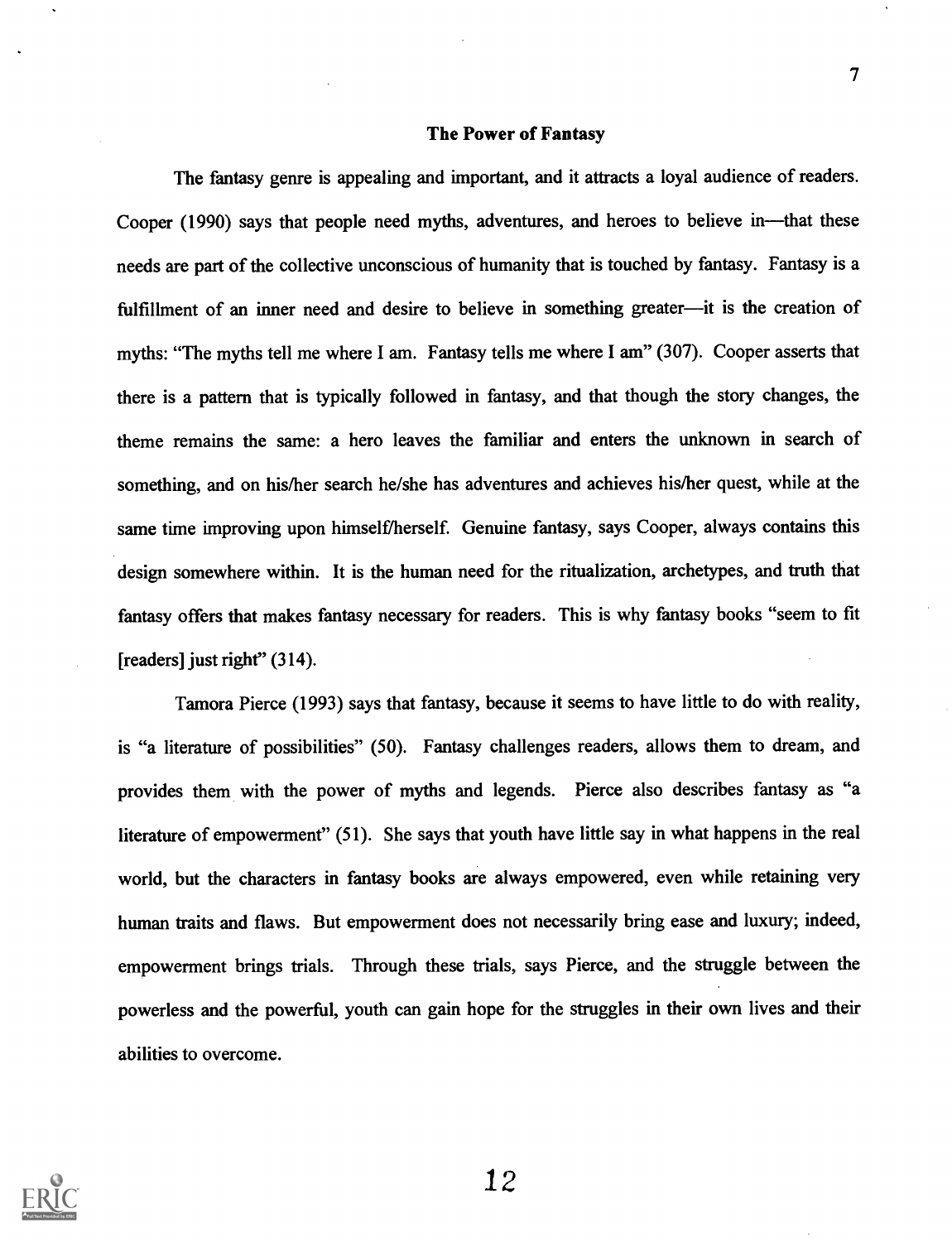David Gooderham (1995) agrees with Pierce and Cooper, explaining that fantasy is a metaphorical mode of literature. He says that fantasy substitutes the real for the imaginary, but that the real is conveyed through metaphor. Thus, this literature that would appear to be merely a diversion from normal human experience is actually a manner of discussing the experience in an unexpected way. He says that the metaphorical images can touch a child more powerfully and deeply than a comparable realistic book can.

8

In the course of 5  $\frac{1}{2}$  years, from 1991 to 1997, librarian Cathi Dunn MacRae (1998) conducted a study among junior and senior high students in the United States (with a focus in the Boulder, Colorado area) to determine their fantasy reading interests and to understand what it is they like about fantasy books. Fifty teenagers participated in the study in Boulder, and twentythree young adults in the United States shared their fantasy preferences by answering a questionnaire MacRae developed. She says that young adult fantasy fanatics are "among the most voracious, curious, and imaginative young adult readers" (xiv) and that they are very particular about what they like to read; though some of them delve into the related genres of horror and science fiction, very few will read realistic fiction or nonfiction. This determination that young adults are very particular as to what they read leads to the purpose of her study—"to portray fantasy as a complex genre in great demand by many of the most motivated teenaged readers and to describe its subgenres clearly so that YA readers—and those who connect them to books—may map the journey to another good book" (xxiii).

#### Working Towards Harry Potter and Beyond

In the course of literature, children's fantasy, outside its mythological and fairy tale roots, is a relatively young form and historically unimportant, but it has been growing and gaining stature in the past few decades. Sheila A. Egoff (1988) traces children's fantasy from the Middle

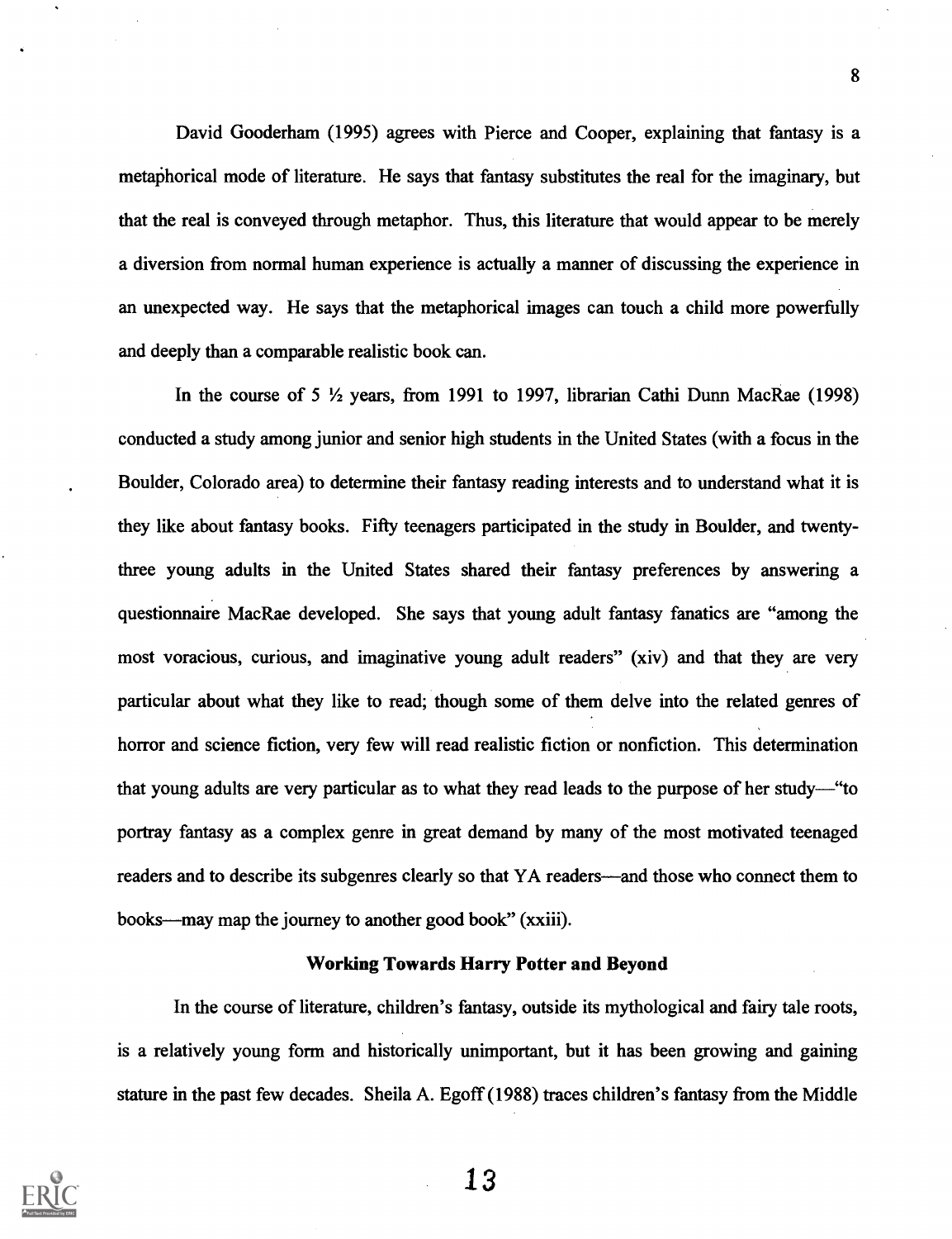Ages to the 1980s. She says that children's fantasy literature made its first appearance with John Bunyan's Pilgrim's Progress, during a time when children were seen as "little people." Outside of a few adult stories that children would pick up, not much was written for them. A revolutionary change in children's literature came to pass in the Victorian age when Lewis Carroll published Alice's Adventures in Wonderland, says Egoff. During this time fantasy authors Dickens, Thackery, Andersen, Kingsley, Carroll, and MacDonald created nonsense, revived the faeries, entered dreams, and established respect for children's literature. From this change in perception, children's fantasy began to evolve. Edith Nesbit created the rules for using magic, J.R.R. Tolkein introduced the world to the hobbit hole, and C.S. Lewis entered the land of Narnia. Since the 1970s the amount of children's fantasy literature and its popularity seem to have grown exponentially as the genre has evolved. Since the 1970s the number of fantasy books has more than doubled (Dowd and Taylor 1991, 175).

The growth and interest in youth fantasy is especially apparent with the explosive popularity of J.K. Rowling's *Harry Potter series (Harry Potter and the Sorcerer's Stone*, the first in the series, was copyrighted in 1997). Sharon Moore (1999) explains why the books are well loved. She says that children can relate to the *Harry Potter* books because they take place in modern day and Harry is a regular kid who does not live in a faery-tale world. Other things about the books also make them appealing—the language, the names, the adventures, the danger, the magic classes, and Harry's empowerment. Moore collected letters written by children that included reasons about how and why they love the *Harry Potter* books; these letters include reasons that Cooper, Pierce, and Gooderham say make fantasy powerful: empowerment, struggle of the powerless against the powerful, a hero, adventures, and archetypal images.

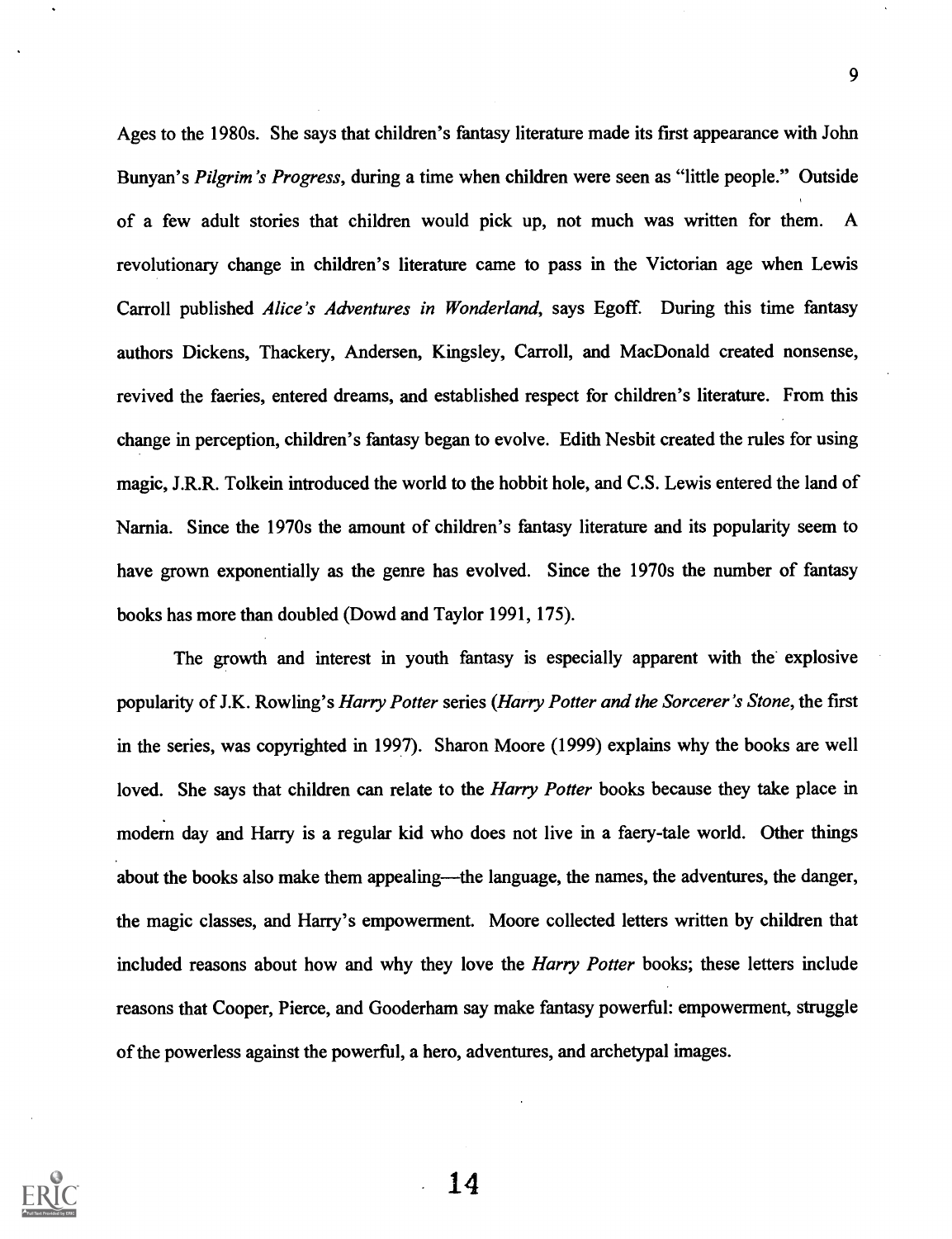There are four *Harry Potter* books currently in print, but readers are anxious for more. Eve Mitnick (2000) describes a common scenario in a library where a girl asks for a Harry Potter book; the librarian (amazingly) has a copy of all four, but the girl has already read them many times, and wonders when there will be more. The librarian tries to recommend a book, which is later found stuck on a shelf someplace else. Mitnick says that many people fmd the loyalty of *Harry Potter* fans astonishing, but fantasy fans do not because they realize the power of fantasy and they recognize the alluring elements in Rowling's books. However, when children want another *Harry Potter* book—one that has not been published yet—what can they do? Mithick says that excellent fantasy books have been being written for years, and she suggests a short list of titles that may entice children. These titles all have an element in common with Rowling's books, such as a wizard-in-training, magic in the familiar world, British location and language, terrible adults, humour, and /or destiny.

With the influx of interest in youth fantasy, it is important to be aware of fantasy books and authors. MacRae (1998) suggests that librarians and teachers who may advise young adults in reading materials are not familiar with the fantasy available to readers, and that since they may not be fans of the genre, they do not consider fantasy valid or important literature (even though fantasy comes from an historical past and contains insightful messages for youth), and therefore these librarians and teachers do not recommend fantasy to young adult readers.



15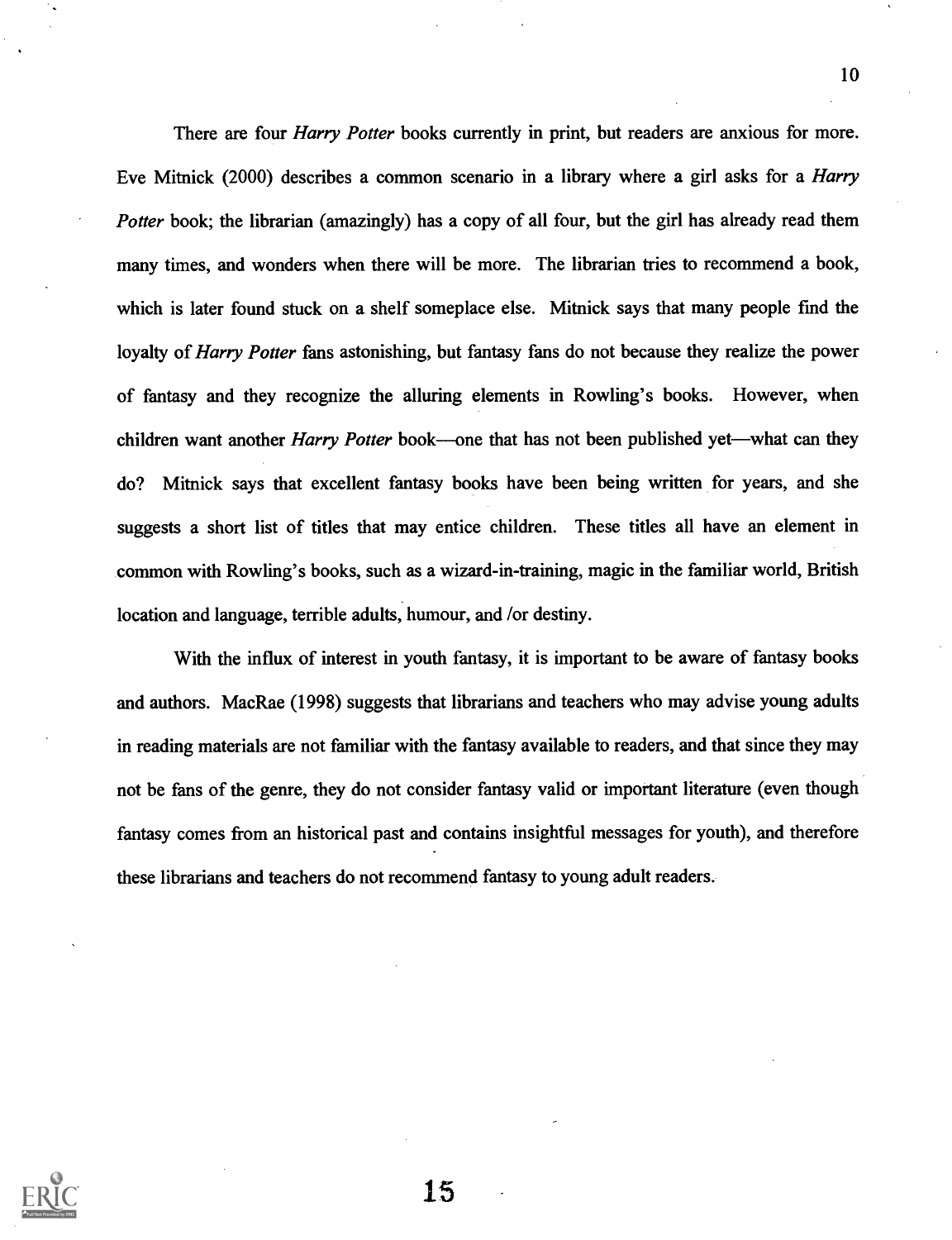#### CHAPTER III.

#### METHODOLOGY

The information for this study was gleaned through a content analysis of young adult fantasy books. In order to identify a classification of youth fantasy titles for ages nine to fifteen that are currently available to libraries and the general populace, a list was determined by finding titles listed under the "fantasy" heading in Bowker's Children's Books in Print: Subject Guide (2000). Lists of the top fantasy books for young readers out of Booklist, Fantasy Literature for Children and Young Adults (Lynn), and Presenting Young Adult Fantasy Fiction (MacRae) continued defming the list of fantasy titles. Remaining titles were selected from various "If you liked the Harry Potter books, then try..." lists from public libraries put together by librarians and teachers. Titles from the compiled list were compared against Books in Print as well as bookstore sales to make sure they are all currently accessible (in print/for sale). The fmal selection of youth fantasy books for the study was taken from this assemblage (see Appendix A).

The prototypical book(s) for the study were from the *Harry Potter* series by J.K. Rowling, beginning with the first four in the series (all that have been published up to the point the research for this paper was completed). Information from these books was the foundation of the coding sheet used to analyze the other books chosen. Since a review of the literature provided no scholarly studies made comparing the *Harry Potter* books with other youth fantasy books, a preliminary coding sheet was developed (see Appendix B). This coding sheet covered major elements in the *Harry Potter* books and other key aspects of the stories and the characters, such as subgenre categories, the ages and sexes of the main characters, the makeup of secondary characters, the prevalence of magic, the location/setting, and other miscellaneous elements. The

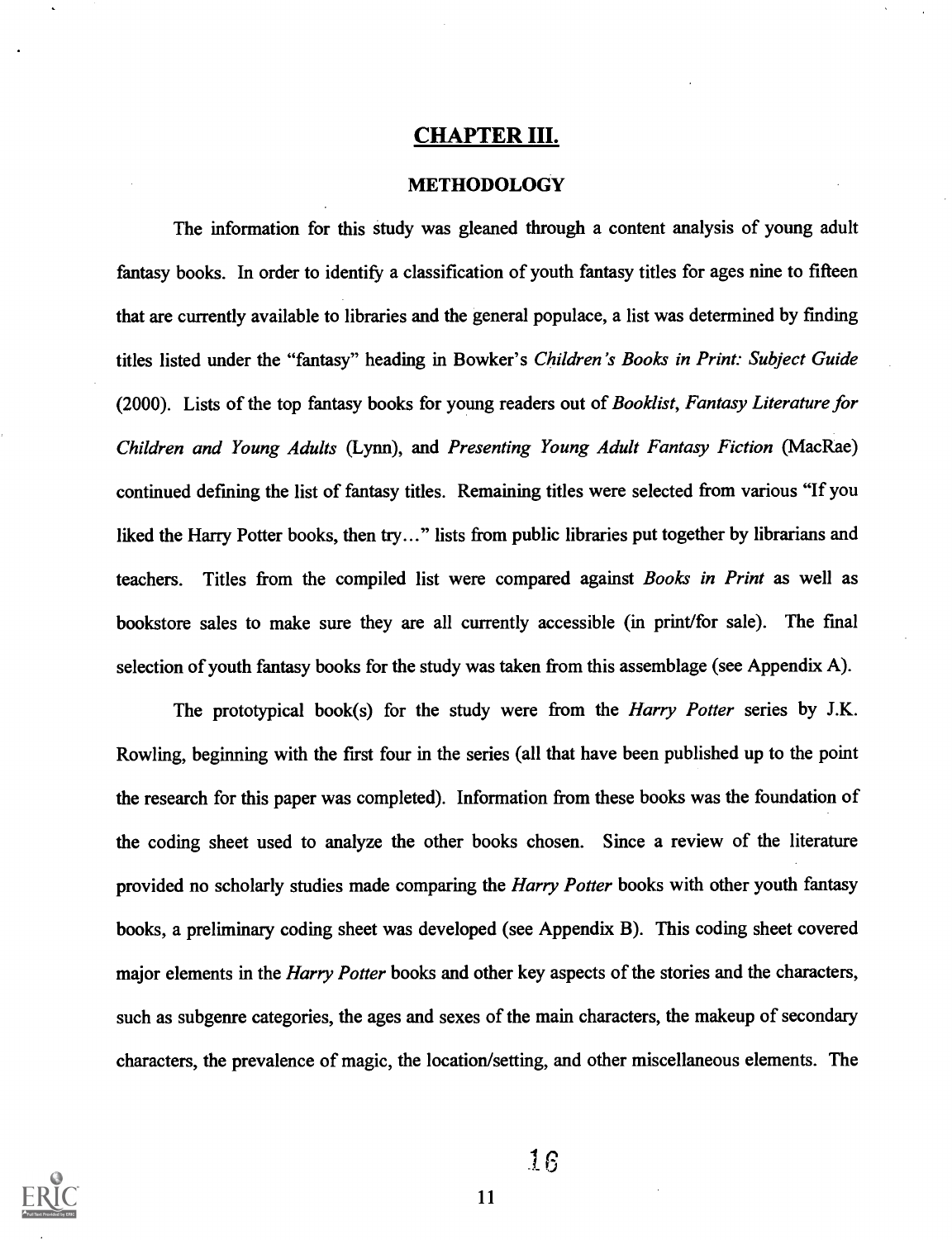characteristics worksheet provided by Dowd and Taylor (1992) helped provide the structure for this coding sheet.

The subgenre list was comprised of five categories, which were taken from classifications defmed by MacRae (1998), Herald (1999), and Lynn (1989). Those chosen to be included in the analysis were alternate and parallel worlds (where the action takes place in a fully-created world other than our own), myth and legend (hero or epic stories concerned chiefly with the battle of Good versus Evil), bestiary (in which beasts are given human qualities and abilities), magic realism (realistic stories into which magic or the unrealistic enters), and literary faery tale (rewritten or imitated faery tales). An "other" category was also included for fantasy that does not fit into the chosen categories.

Analysis of the main characters included their humanity, sex, and age, as well as their magical capabilities and their familial status (orphan or not). Secondary characters were categorized by type: royalty/nobility, witch/wizard, religious rank, parent/sibling, animal, mystical beast (unicorn, dragon, etcetera), mythical being (faery, elf, ogre, etcetera), muggle (nonbeliever of magic), friend, teacher, enemy, and other.

Plot elements made up another section of study. This section consisted of setting (time and place), major themes (Good vs. Evil, coming of age, prophecy fulfillment), and specific elements included as part of the plot (war/battle, quest, travel, etcetera).

The fmal section of the analysis was made up of miscellaneous items. They were significant or persistent items, symbols, or numbers; the use of humour and hope and/or despair; whether or not the hero has a mortal enemy; and sexual awareness of the characters within the book.

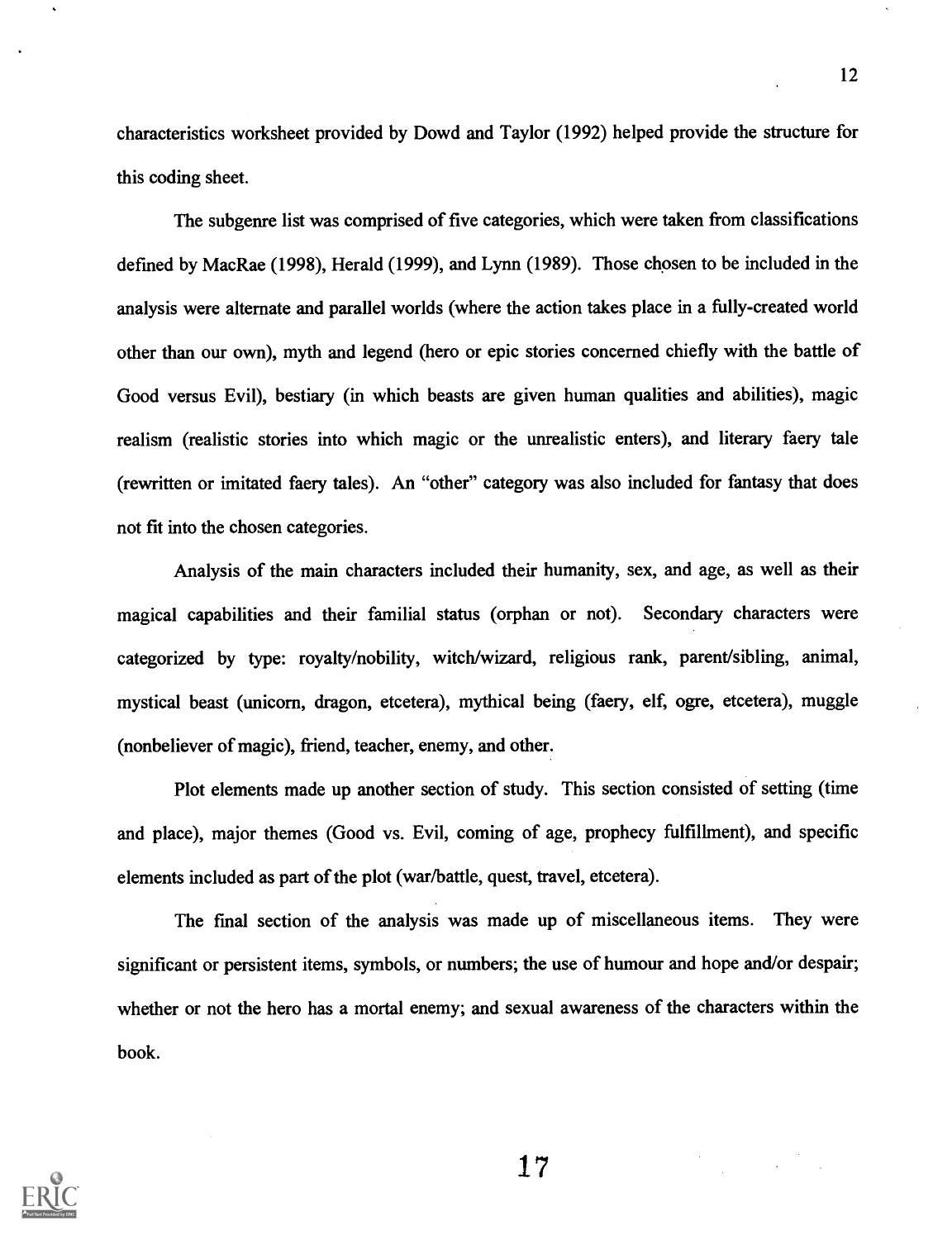Space was provided for notes about other fantasy elements, important details, or information concerning the book that should be taken into consideration.

After the books were read and analyzed, the results of the analysis were calculated and tabulated. The presentation of these figures follows in this paper.

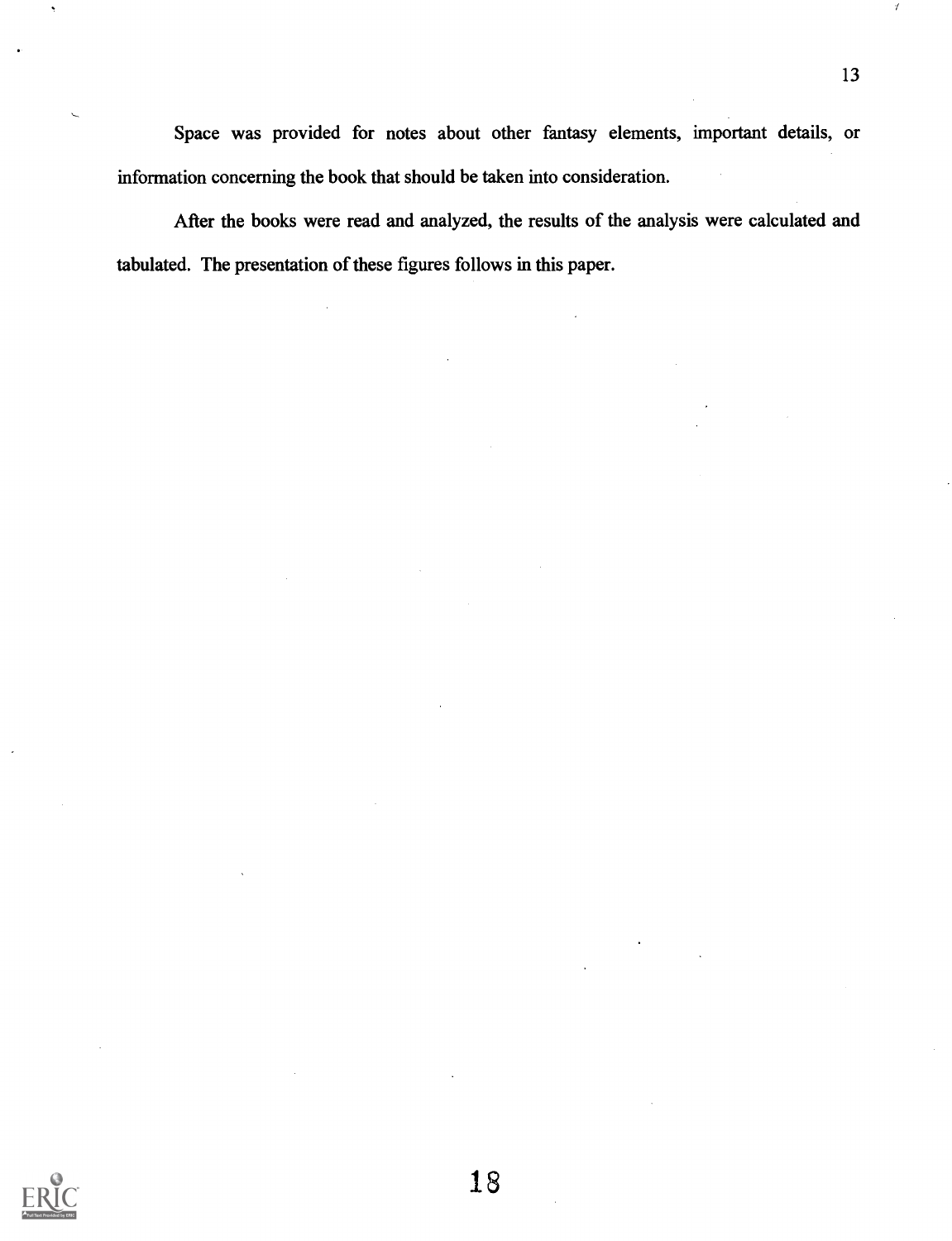## CHAPTER IV.

#### ANALYSIS: "IF YOU LIKE THE HARRY POTTER BOOKS..."

The information from this study is a result of reading and analyzing  $35<sup>1</sup>$  youth fantasy books. This report makes use of tables<sup>2</sup> and lists. The tables give the frequency each item was found in the books analyzed; the lists are book titles arranged in alphabetical order, unless otherwise noted.

#### **Fantasy Subgenres**

In studying fantasy an important factor is the fantasy subgenre. This study focused on five subgenres of fantasy. Some youth fantasy books are difficult to distinguish between alternate world and magic realism. Alternate world fantasy takes place in a world different than the one we live in—it can be our world in a different time or dimension, a place entered through a portal in our world, or a different world entirely. Magic realism takes our world and adds a bit of magic to it. For this study the *Harry Potter* books have been classified under the alternateworld fantasy category. Though a portion of the books take place in the world [England] as we know it with cars and newspapers and muggles, the majority of the series takes place in a parallel dimension—a place that can only be arrived at by entering a train platform that does not exist for the normal person. By entering the platform and boarding the train, students (who are in training to becoming witches and wizards) are taken to Hogwarts School of Witchcraft and Wizardry. The school is a different world outside of the real world, and it is a place where magic is common.

 $2$  The tables were generated in Microsoft Excel, and percentages and totals configured through that program were rounded to the nearest whole number. Therefore, the sums of the percentages found in the "Total" may appear to be wrong but are not.



<sup>&</sup>lt;sup>1</sup> The data for six books are not included in this report, because they did not fit the qualifications.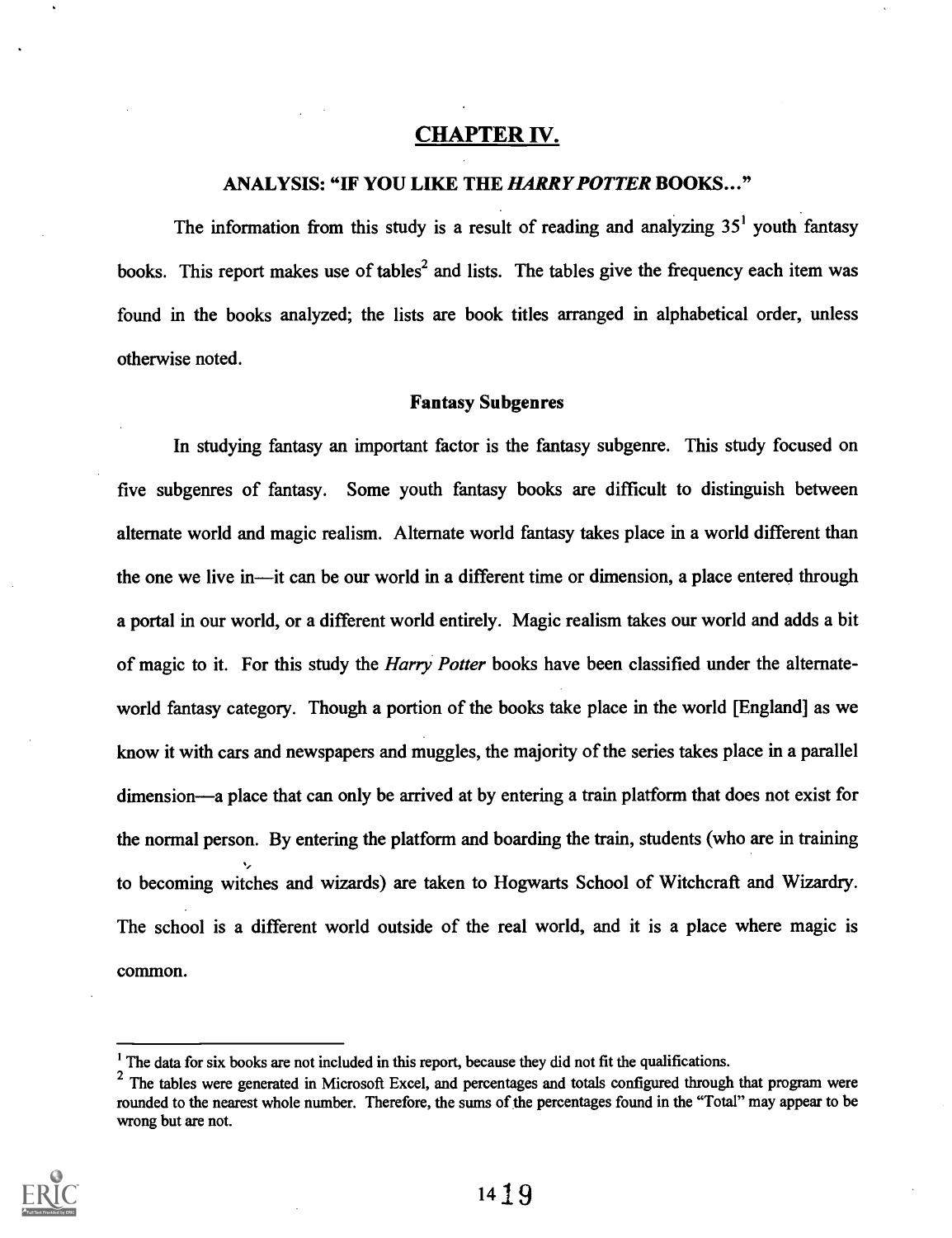Every book in this study was classified by fantasy subgenre. Table 1 shows the distribution of the fantasy subgenres in the books read for this analysis.

#### Table 1.

Fantasy subgenres of youth fantasy books, by frequency and percentage.

| <b>SUBGENRE</b>            |    | %   |
|----------------------------|----|-----|
| <b>Magic Realism</b>       | 12 | 40  |
| <b>Alternate Worlds</b>    | 11 | 37  |
| Myth & Legend              | 3  | 10  |
| <b>Bestiary</b>            | 2  |     |
| <b>Literary Fairy Tale</b> |    | З   |
| Other                      | ٠  | 3   |
| TOTAL                      | 30 | 100 |

Though thirty books were classified for this study, only 29 were used in the remainder of the research paper. One book did not fall under the fantasy genre; it was counted under the "other" heading in Table 1. Eleven books were counted under the subheading of alternate worlds and twelve were magic realism. The titles most similar to the *Harry Potter* series in genre were the alternate world fantasies, and they are listed below:

- 1. The Blue Sword
- 2. The Book of Three
- 3. Dealing With Dragons
- 4. Dragonsong
- 5. The Golden Compass
- 6. Islands in the Sky
- 7. Of Two Minds
- 8. A Plague of Sorcerers
- 9. Sandry's Book
- 10. A Wizard of Earthsea
- 11. Wizard's Hall

(The complete list of books, with author and copyright date can be found in Appendix A.)

Some of these alternate world fantasies were very similar to the *Harry Potter* books in that they

shared many aspects of magic realism.

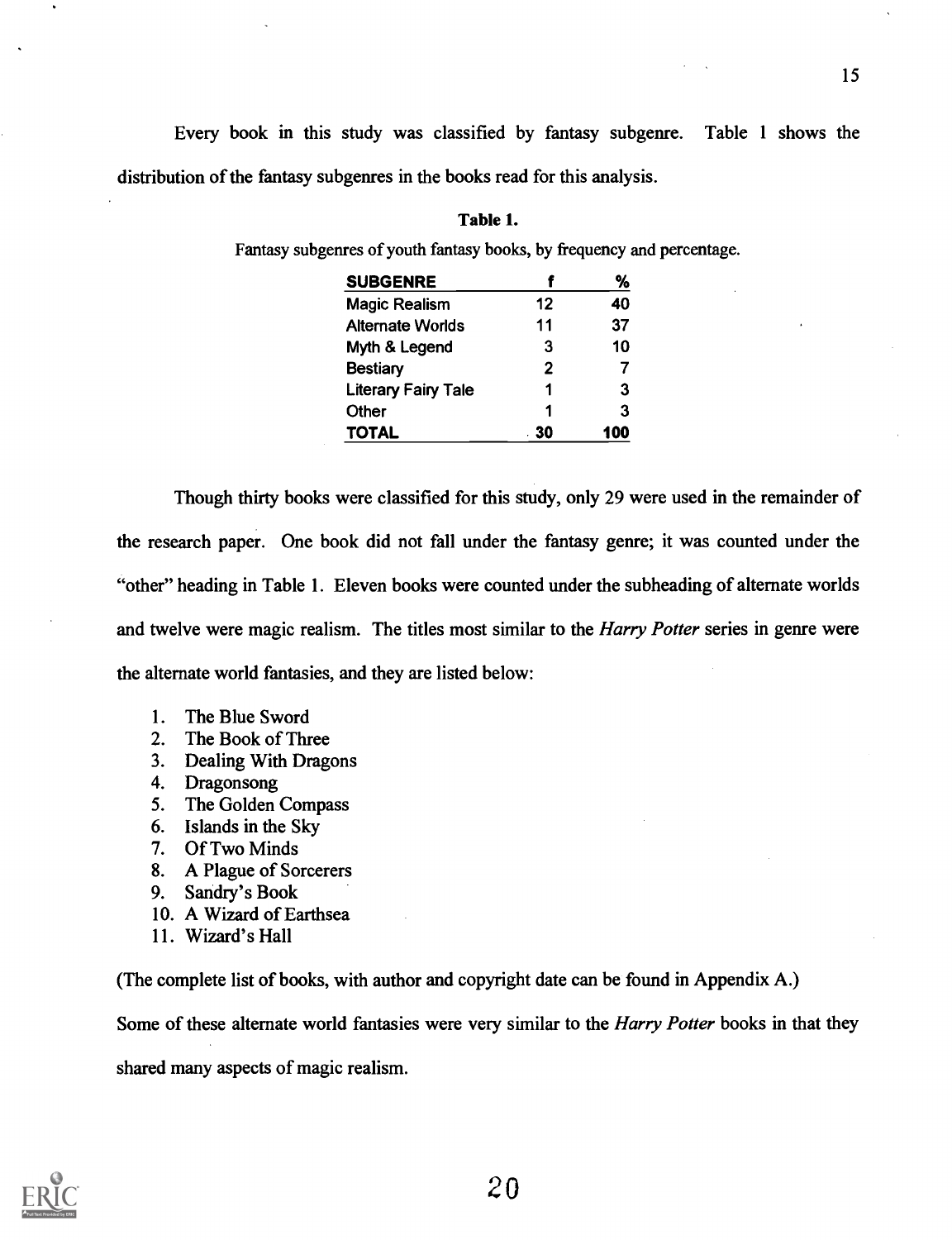#### Main Characters

Harry Potter is an orphan with dark, unruly hair and a lightning-bolt-shaped scar on his forehead. He lives a miserable life with the Dursleys, his aunt and uncle and cousin. And though strange things have happened to him throughout his life, he does not realize he has any magic skills until he receives a letter inviting him to Hogwarts and meets Hagrid (the giant). Main characters are important to study. Youth will often identify with a main character or grow attached to that character and want to read more books with that character or similar ones.

In this study secondary characters were tabulated by attribute. Table 2 shows the break up of attributes of the main character by the type of being, sex, and age; it also includes the Harry Potter traits of being magical and being an orphan.

| Table 2. |  |
|----------|--|
|----------|--|

The attributes of the main character, in frequency and percentage.

| <b>BEING</b> |    |     | %SEX            |    |     | %AGE     |    | %   |
|--------------|----|-----|-----------------|----|-----|----------|----|-----|
| Human        | 25 |     | 86 Male         | 13 |     | 45Youth  | 25 | 86  |
| Other        |    |     | 14 Female       | 11 |     | 38 Adult |    |     |
|              |    |     | Multiple Chars. | 5  |     | 17 N/A   |    | 10  |
| <b>TOTAL</b> | 29 | 100 |                 | 29 | 100 |          | 29 | 100 |

| <b>OTHER</b>   |    | ℅   |
|----------------|----|-----|
| <b>Magical</b> | 15 | 52  |
| Orphan         | 14 | 48  |
| <b>TOTAL</b>   | 29 | 100 |

Of the 29 books read, 25 used humans as the main characters. Thirteen books had male main characters (though the books with multiple main characters also included males). Twenty-five main characters were youth or young adults. These are general attributes as would likely be found in other youth books. However, the strongest similarities to Harry Potter come with the

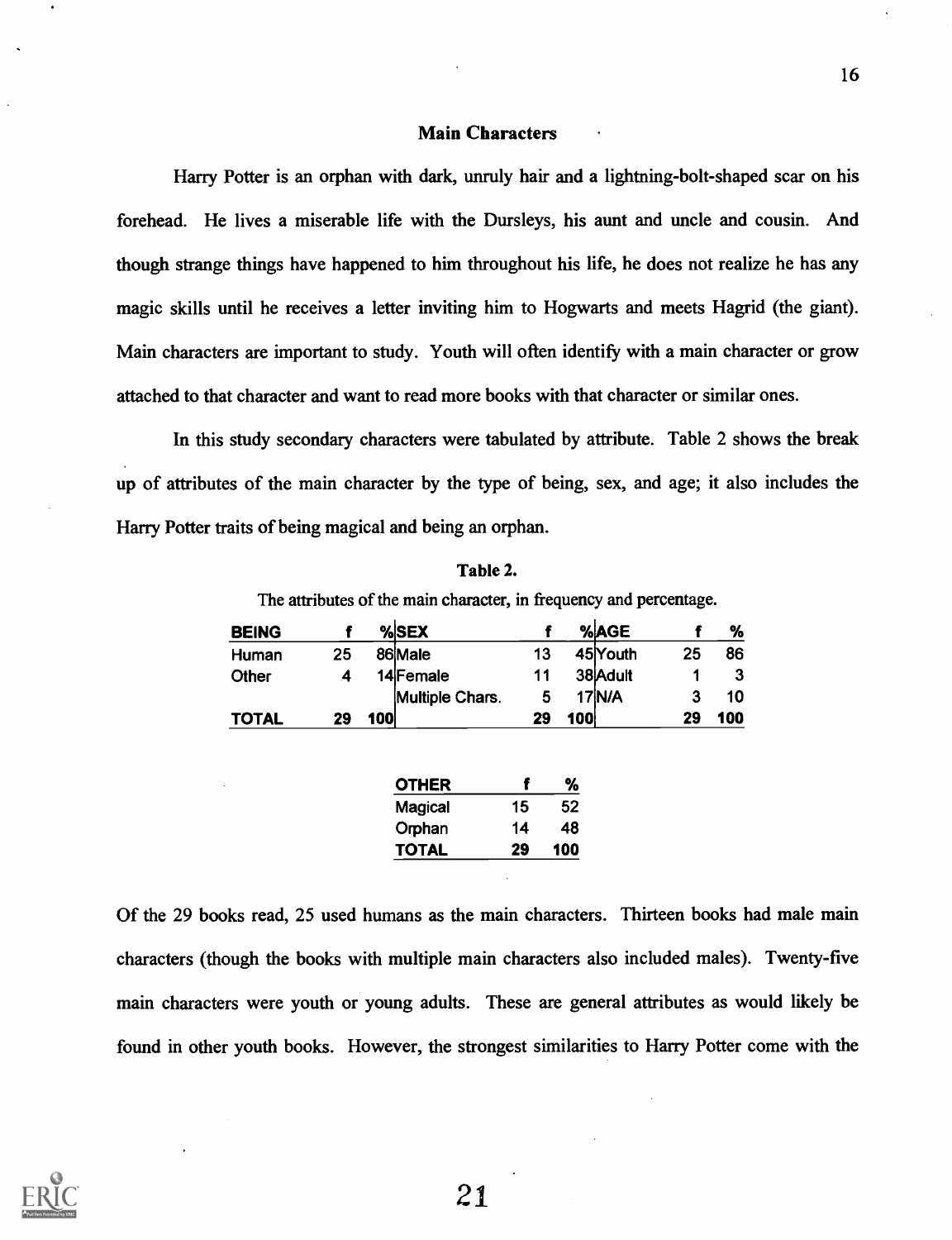comparison of orphaned<sup>3</sup> and/or magical youth. Though fifteen books had magical main characters, and fourteen books had orphaned main characters, nine books had both:

- 1. The Blue Sword (female)
- 2. The Folk Keeper (female)
- 3. The Golden Compass (female)
- 4. The Lives of Christopher Chant (male)
- 5. The Lost Years of Merlin (male)
- 6. A Plague of Sorcerers (male)
- 7. Sandry's Book (multiple characters)
- 8. The Savage Damsel and the Dwarf (female)
- 9. A Wizard of Earthsea (male)

However, the magical quality of the main character is an important feature, even alone.

Some characters are born with magic, others must learn spells or read magic books. Characters

who are magical or able to use magic are in the following books:

- 1. The Boggart (male, nonhuman)
- 2. Hob and the Goblins (male, nonhuman)
- 3. Of Two Minds (male and female)
- 4. So You Want to Be a Wizard (female)
- 5. Which Witch? (male and female)
- 6. Wizard's Hall (male)

#### Secondary Characters

Harry Potter had friends, enemies, professors, and relatives playing important parts in his life. Secondary characters add depth and interest to a story. Hany's friends Hermione and Ron spend time with Harry, get in arguments, study with each other, and help Harry escape his mortal enemy Voldemort. They are true friends to Harry, as are some of Harry's professors and others that Harry meets. But Harry's enemies are total enemies—they want to see Harry humiliated,

 $3$  For the purpose of this study, the term "orphan" has been used broadly. Though a character may have one or both parents living, the character may not be aware of them or he/she may be completely ignored by the parent. An "orphan" is a person growing up without parental love, guidance, or care. However, the book must make a point of the lack parental relationship in order for the main character to be counted in the orphan category.

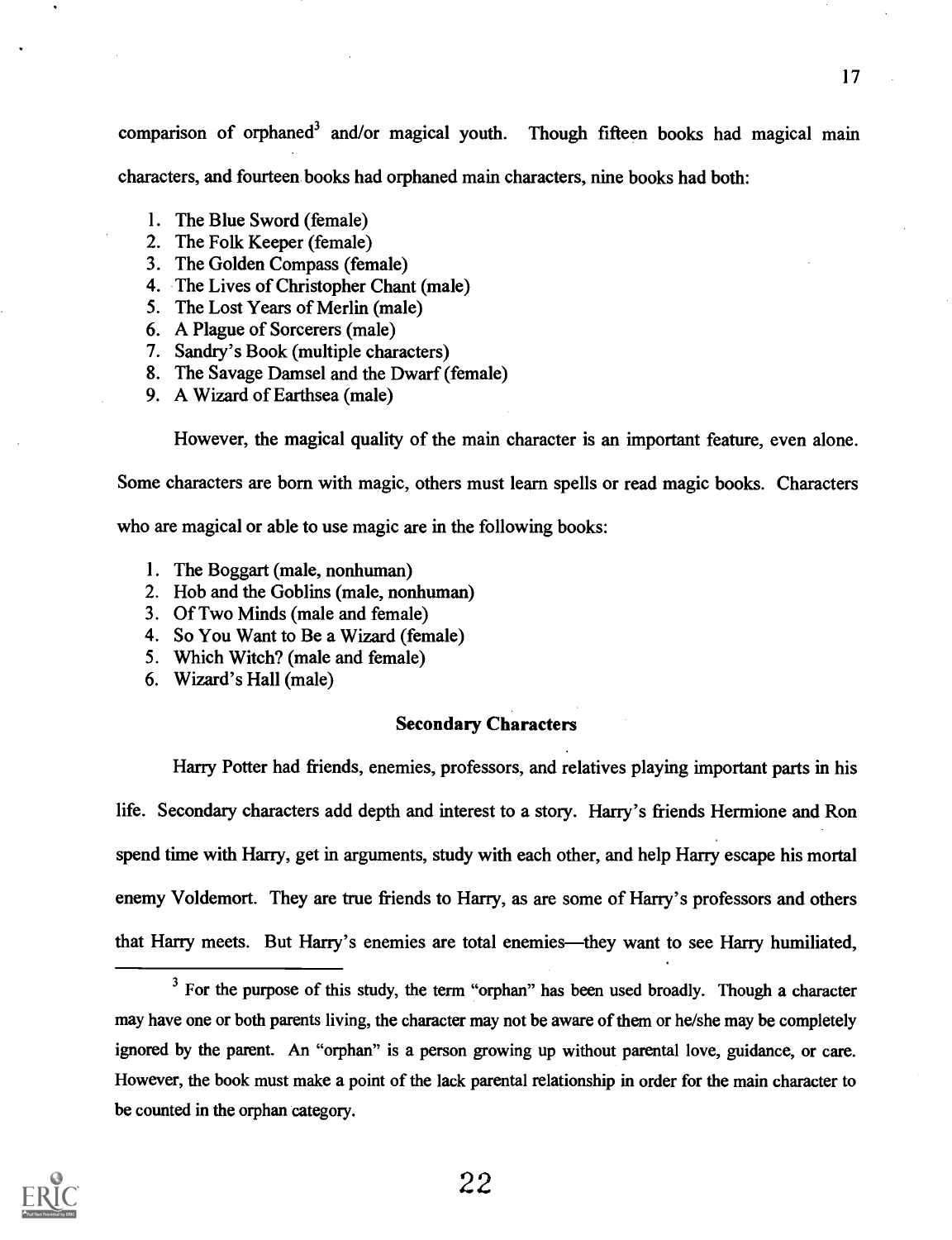cheated, and even dead. New characters appear in each of the Harry Potter books, and every one enhances the story. Secondary characters play an important role in the story, balancing the main character and adding interest. Table 3 displays an accounting for the secondary characters of the books analyzed, the percentage of that type of character overall, and the percentage of that character type found in the 29 books.

#### Table 3.

The main characteristic of secondary characters by frequency<sup>4</sup>, percentage of total secondary characters,

| <b>SECONDARY</b>        |     | $%$ of | % of  |
|-------------------------|-----|--------|-------|
| <b>CHARACTERS</b>       | f   | total  | books |
| Friend                  | 22  | 20     | 76    |
| Enemy                   | 17  | 15     | 59    |
| <b>Witch/Wizard</b>     | 14  | 13     | 48    |
| <b>Parent/Relative</b>  | 12  | 11     | 41    |
| <b>Royalty/Nobility</b> | 8   | 7      | . 28  |
| Animal                  | 8   | 7      | 28    |
| Teacher                 | 7   | 6      | 24    |
| Other                   | 7   | 6      | 24    |
| Muggle                  | 6   | 5      | 21    |
| <b>Mythical Being</b>   | 5   | 5      | 17    |
| <b>Mystical Beast</b>   | 4   | 4      | 14    |
| <b>TOTAL</b>            | 111 | 100    |       |

and percentage found in books analyzed.

Friends were the most common secondary character found in the books analyzed-22 books used friends as important characters; the next most common character, with seventeen counts, was the enemy to the main character. Witches and relatives were the next most frequent. Books that made strong use of secondary characters and employed at least three of the four most recurrent are listed below:

- 1. The Blue Sword
- 2. The Book of Three
- 3. Dealing With Dragons
- 4. The Golden Compass

<sup>&</sup>lt;sup>4</sup> Secondary characters were only given one mark per book. Therefore, a book may have had fifteen secondary-character witches, but the "witch" character would have only been marked once.

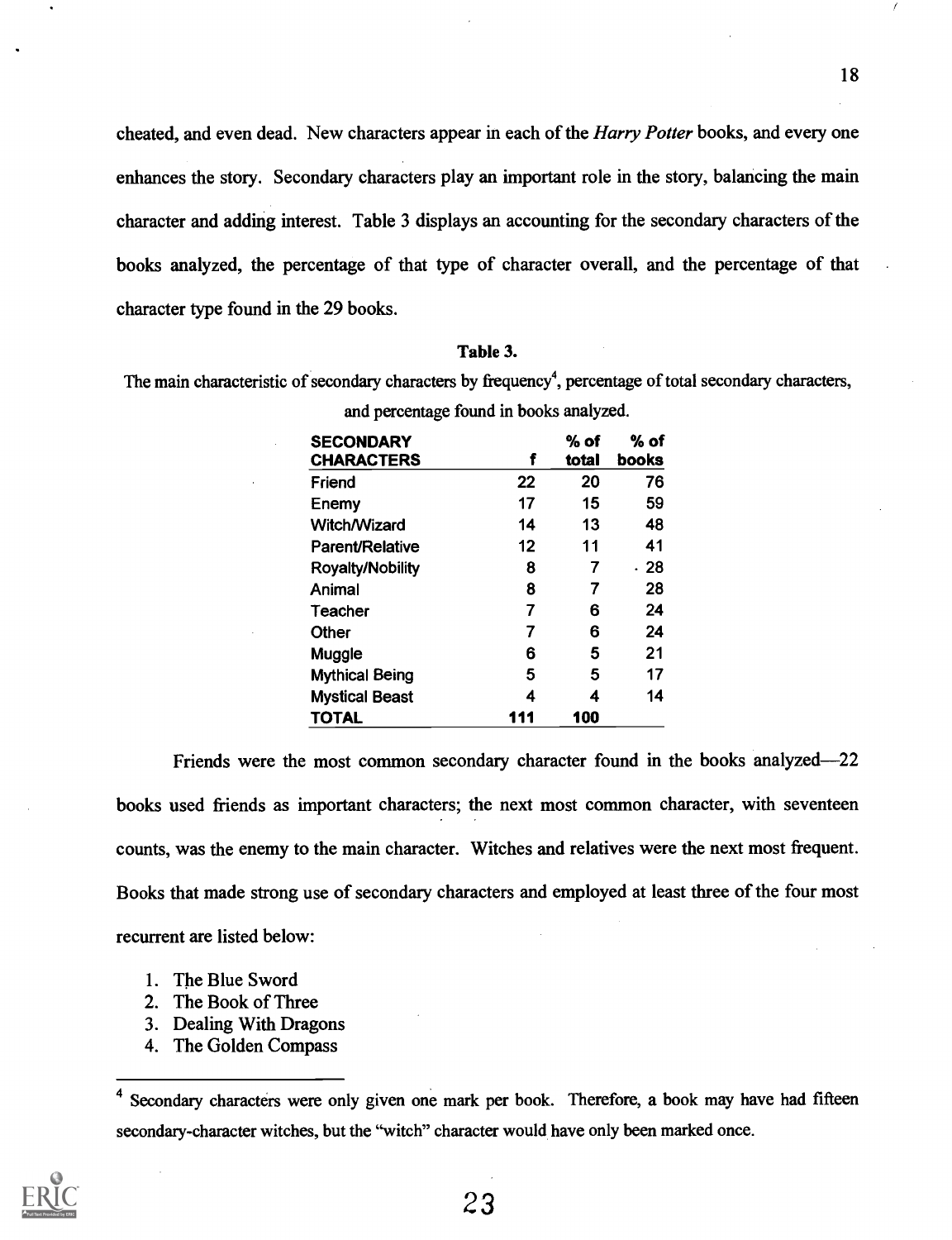- 5. The Lives of Christopher Chant
- 6. The Lost Years of Merlin
- 7. Of Two Minds
- 8. A Plague of Sorcerers
- 9. Princess Nevermore
- 10. So You Want to Be a Wizard
- 11. Which Witch?
- 12. A Wizard of Earthsea
- 13. Wizard's Hall

#### Plot Elements

The plot elements included in this analysis are the time and location setting, and the themes of the stories. The Harry Potter series takes place in the present, with PlayStations and cars and the slang word "cool." The series takes place in both the real and an alternate world. Hany lives with his relatives on Privet Drive, but he goes to school in a parallel world very different from the world he comes from, one that is accessed through the muggle world but hidden from them.

Time and location were tabulated for this study. Table 4 shows the breakdown of time and location in the books studied.

| <b>TIME</b>  |    |     | %LOCATION     |    | ℅   |
|--------------|----|-----|---------------|----|-----|
| Present      | 6  |     | 21 Real World | 11 | 38  |
| Past         |    |     | 24 Alt. World | 9  | 31  |
| <b>Both</b>  |    |     | 3 <b>Both</b> | 5  | 17  |
| N/A          | 15 |     | 52 N/A        |    | 14  |
| <b>TOTAL</b> | 29 | 100 |               | 29 | 100 |

Table 4.

Plot elements of time and location, by frequency and percentage.

Because it is often difficult to determine a time period in a fantasy world, whether that world be the real world or an alternate one, or because time is often not important to the storyline, many fantasy books are vague about time. Over half of the books in this study did not place enough importance on the time period of the story to make it applicable.

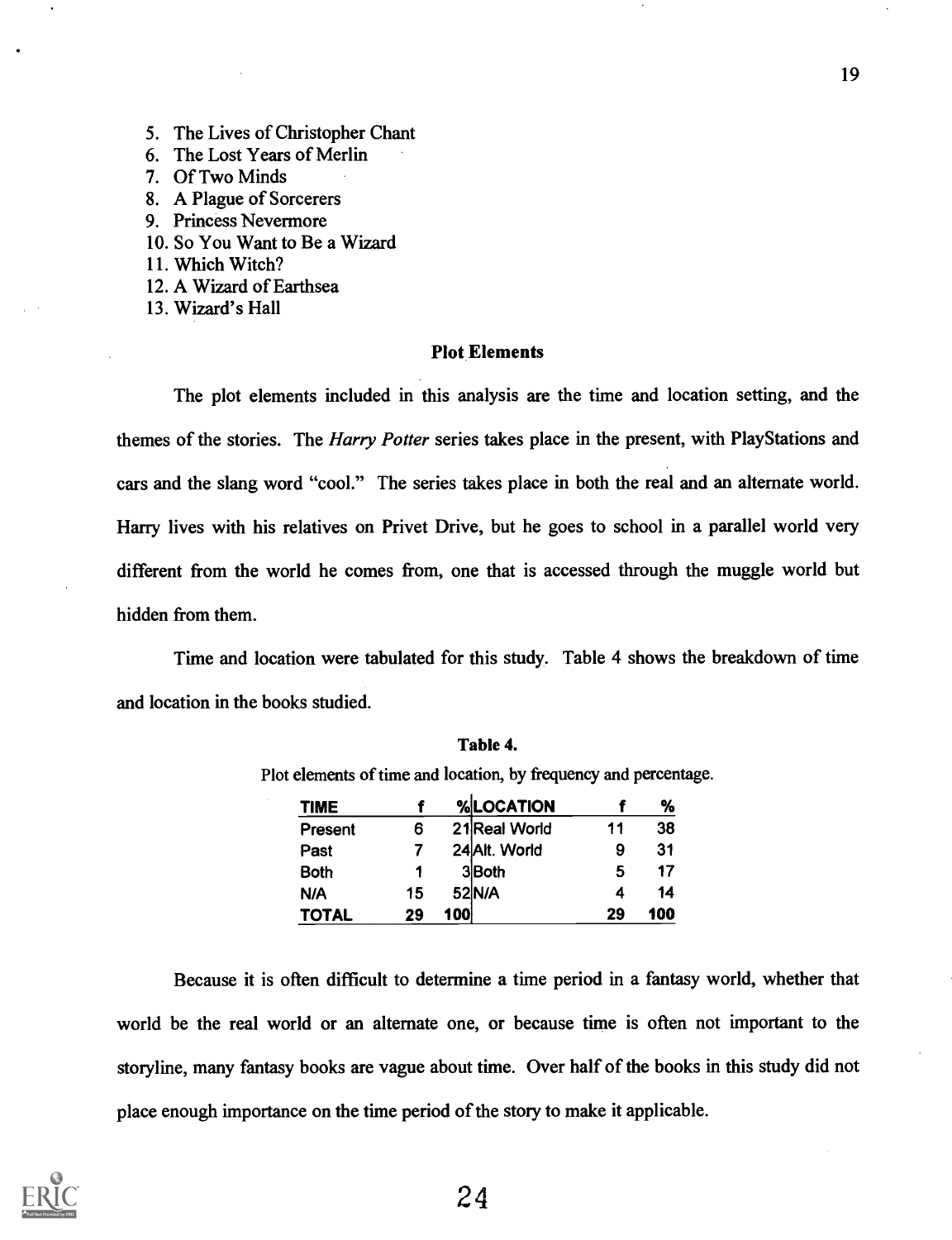Many fantasies leave location vague, as well. There may be a mention of a town or a country, but determination of location is often left up to the reader. And though a specific location, such as a forest or a sea, may be important to a plot, fantasy books take place in the real world, alternate worlds, and sometimes both in the same story. The importance of the setting to the plot of the story was not considered in this study.

As in the *Harry Potter* series, there were youth fantasy books that took place in the present, and there were some that take place both in the real world and an alternate world. The both-worlds books are listed below:

- 1. Islands in the Sky
- 2. The Lives of Christopher Chant
- 3. The Lost Years of Merlin
- 4. Princess Nevermore
- 5. So You Want to Be a Wizard

Specific locations, rather than the world or town, often provide the setting of the fantasy

story. Table 5 reports specific locations utilized in the books

#### Table 5.

Specific locations for the setting of youth fantasy books, by frequency and percentage.

| <b>LOCATION</b><br><b>SPECIFICS</b> |    | %   |
|-------------------------------------|----|-----|
| Home                                | 12 | 23  |
| <b>Forest/Wilderness</b>            | 11 | 21  |
| Castle                              | 10 | 19  |
| School                              | 8  | 15  |
| <b>Water</b>                        | 6  | 11  |
| Caves                               | 6  | 11  |
| <b>TOTAL</b>                        | 54 | 100 |

School and home are the two most important locations in the *Harry Potter* books—and the two places where youth spend the majority of their time. Other books that make home and/or school important setting locations are:

1. The Boggart

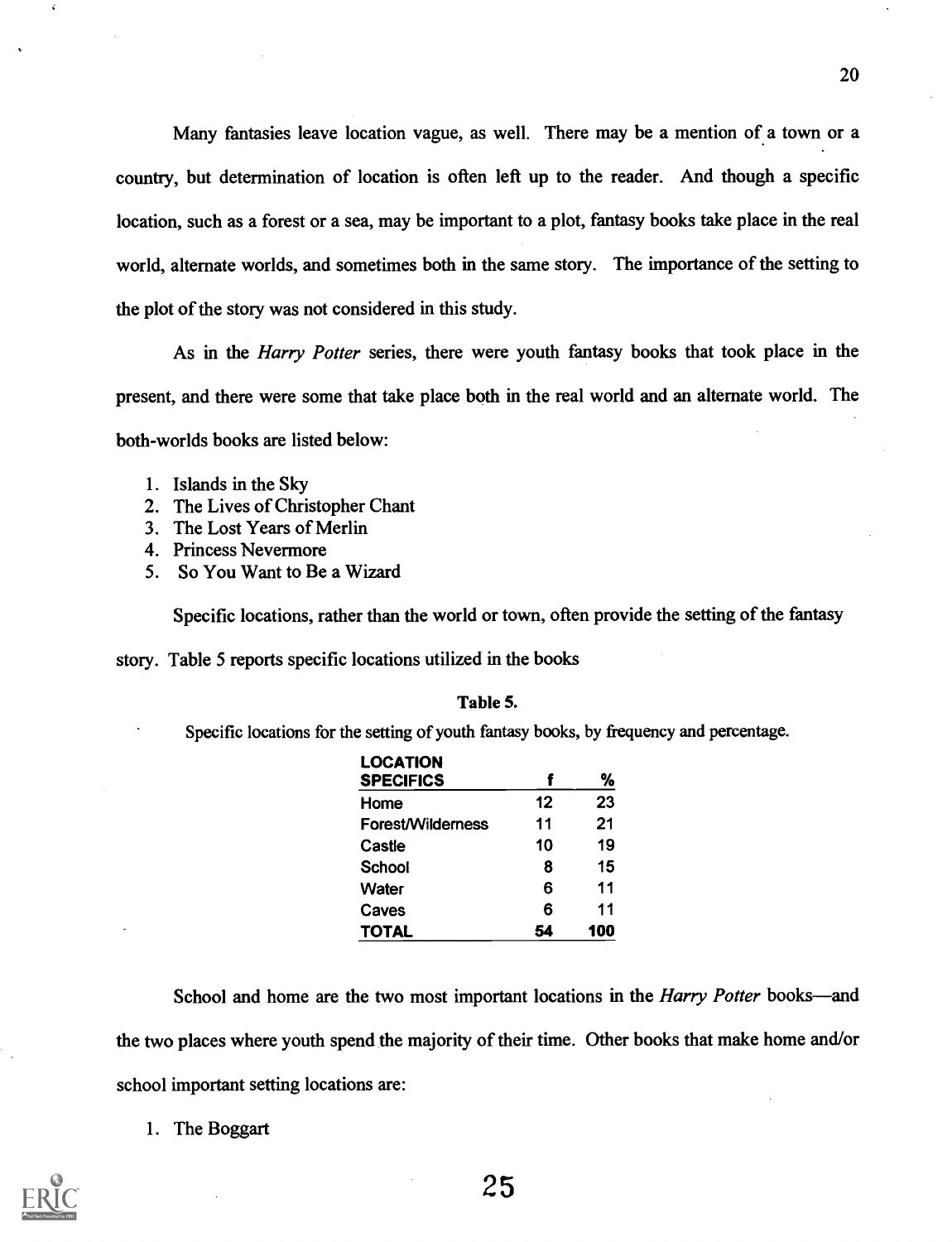- 2. Dragonsong
- 3. Ella Enchanted
- 4. The Enchanted Castle
- 5. The Folk Keeper
- 6. Half Magic
- 7. Hob and the Goblins
- 8. Jeremy Thatcher, Dragon Hatcher
- 9. The Lives of Christopher Chant
- 10. Of Two Minds
- 11. A Plague of Sorcerers
- 12. Princess Nevermore
- 13. Redwall
- 14. Sandry's Book
- 15. A Wizard of Earthsea
- 16. Wizard's Hall

Youth fantasy books often include many themes. The *Harry Potter* series utilizes two major themes: Good vs. Evil (Harry must overcome Lord Voldemort) and Coming of Age/Selfdiscovery (Harry leaves his relatives and fmally has the opportunity to discover who he is). Another prevalent theme in youth fantasy is that of Prophecy Fulfillment (when the main character fulfills a prophecy, frequently unaware of the prophecy). Table 6 shows the frequency of these three themes in the books analyzed. The "Other" category represents themes that do not fall under the other three (i.e. stories written to merely share the adventure, etcetera).

Table 6.

Themes found in youth fantasy books, by frequency and percentage.

| <b>THEME</b>                |    | %   |
|-----------------------------|----|-----|
| Coming of Age/              |    |     |
| Self-Discovery              | 21 | 41  |
| Good vs. Evil               | 12 | 24  |
| <b>Prophecy Fulfillment</b> | 7  | 14  |
| Other                       | 11 | 22  |
| <b>TOTAL</b>                | 51 | 100 |

The most common theme of youth fantasy, according to this study, is that of coming of age or self-discovery, as just like Harry Potter, many of the main characters in youth fantasy books go through the process of self-discovery. This is an important theme that youth can relate

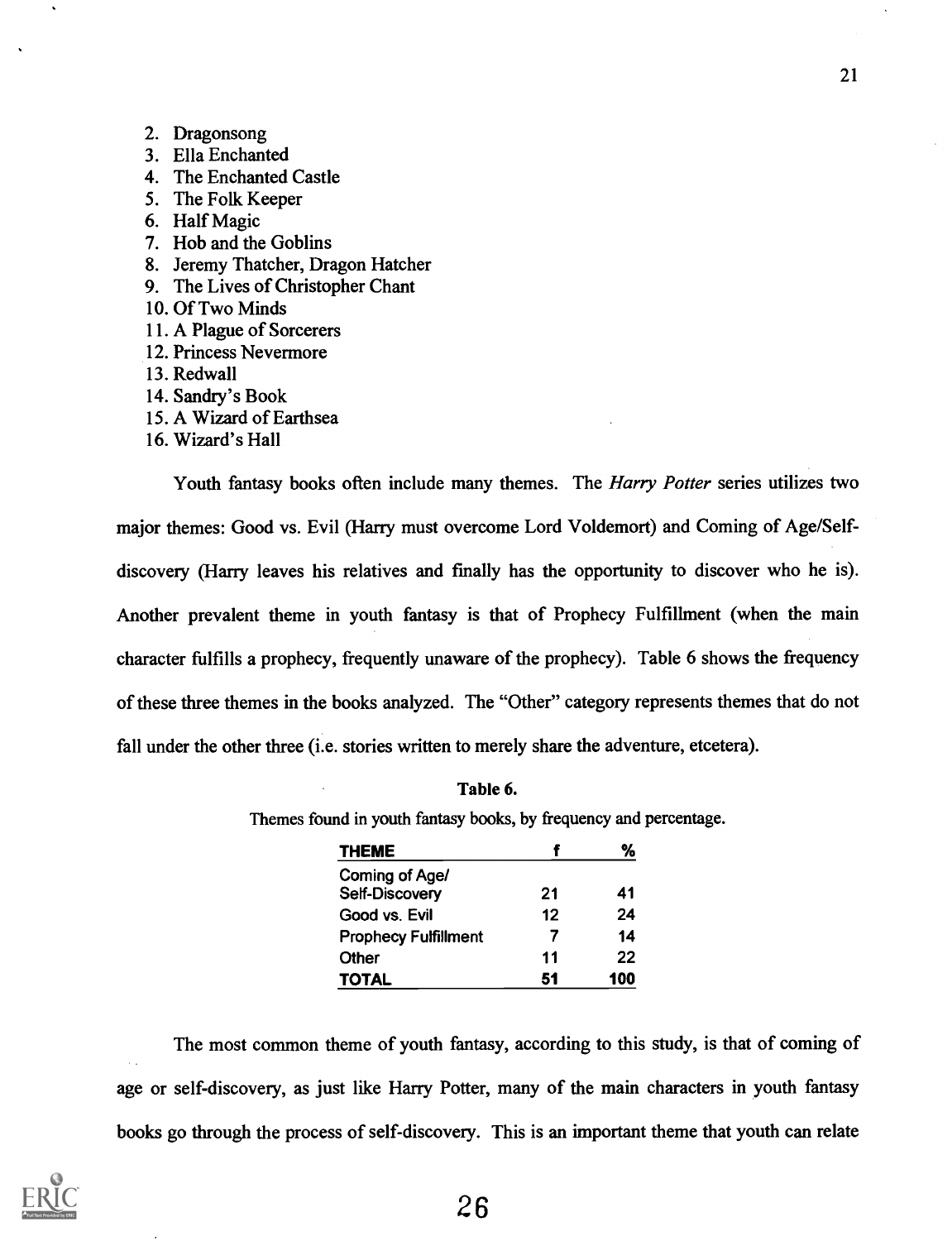to as they grow up and try to figure out who they are for themselves. Twenty-one of the books analyzed applied that theme. Twelve books also made use of the Good vs. Evil theme. Following are the ten books that employed both themes:

- 1. The Blue Sword
- 2. The Book of Three
- 3. The Golden Compass
- 4. The Lives of Christopher Chant
- 5. The Lost Years of Merlin
- 6. Of Two Minds
- 7. Perloo the Bold
- 8. A Plague of Sorcerers
- 9. Redwall
- 10. Wizard's Hall

Throughout the stories, Harry uses magic, plays sports, travels, battles, and goes on quests—each of these elements and adventures helps develop the themes. Table 7 displays the frequency of these thematic elements in the youth fantasy books analyzed.

#### Table 7.

Elements that enhance the themes of youth fantasy books, by frequency and percentage.

| <b>THEME ELEMENT</b>      |    | ℅   |
|---------------------------|----|-----|
| Magic                     | 19 | 26  |
| Travel                    | 13 | 18  |
| <b>War/Battle</b>         | 11 | 15  |
| <b>Education/Training</b> | 8  | 11  |
| Quest                     | 7  | 10  |
| Sport/Competition         | 5  |     |
| <b>Powers</b>             | 5  |     |
| <b>Time/Dimension</b>     |    |     |
| Travel                    | 5  |     |
| <b>TOTAL</b>              | 73 | 100 |

#### Miscellaneous Elements

There are many other elements that determine the quality and style of youth fantasy. These include literary techniques such as point of view, use of poetry (poetic verse and rhyme were most frequently used as spells or songs in youth fantasy), alliteration and assonance, and

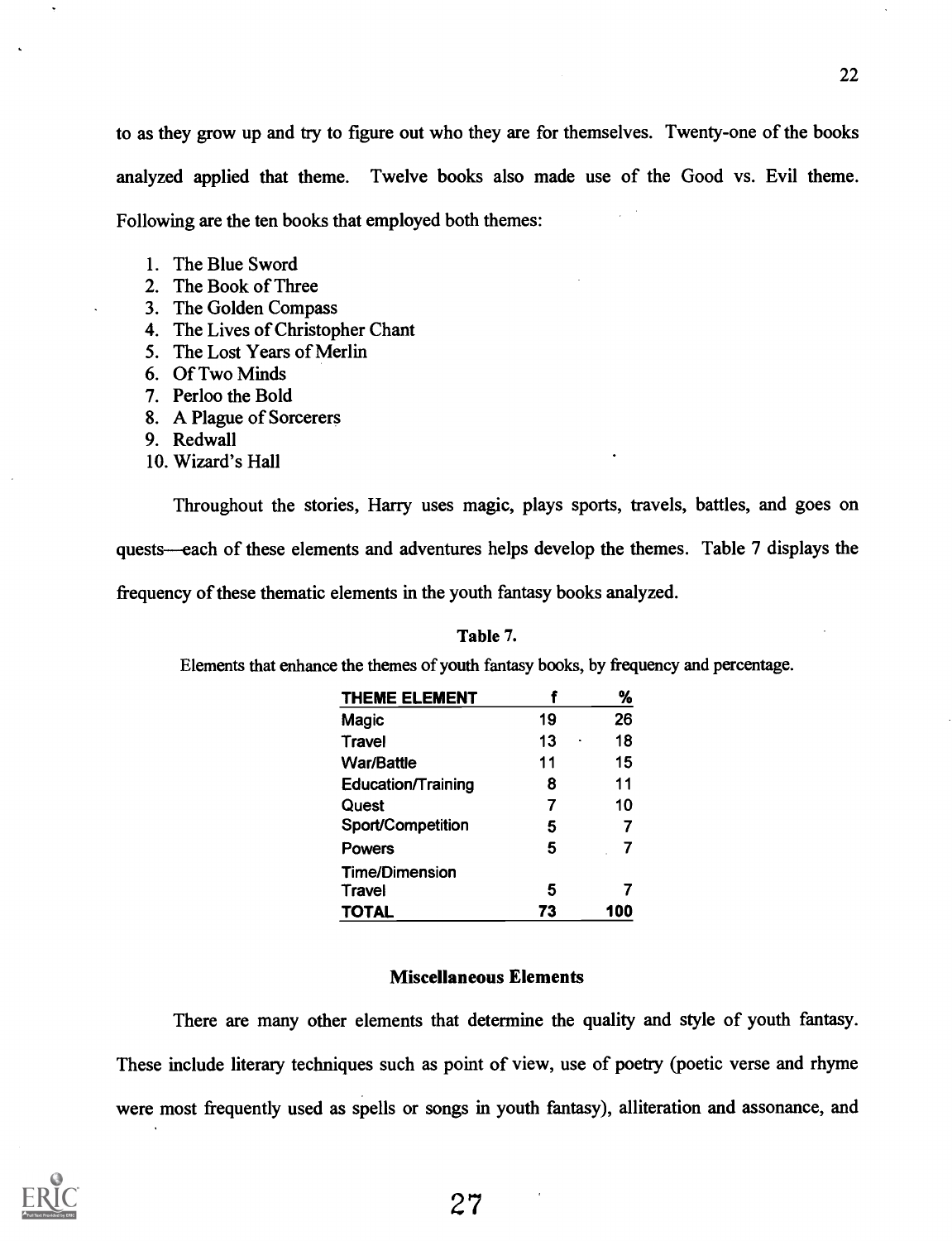language style. In the *Harry Potter* series, the third person point of view is employed. Table 8 shows that most of the other youth fantasy books used in this study were also told from the third person point of view; very few were told from the first person, and none from the second person.

#### Table 8.

Point of view, by frequency and percentage.

| <b>POINT</b><br>OF VIEW |    | ℅   |
|-------------------------|----|-----|
| First                   | 4  | 14  |
| Second                  | O  | n   |
| <b>Third</b>            | 25 | 86  |
| <b>TOTAL</b>            | 29 | 100 |

Other miscellaneous elements tabulated were the use of a persistent or significant item, symbol, number; the need of a specific magical device to perform magic; the mortal enemy of the hero/heroine; being cognizant of the opposite sex and interested in them; feelings of hope and despair; and the use of other fantasy elements, such as mythical minor characters or creatures. The Harry Potter books make use of all of these components. Table 9 shows the frequency that each of these elements was found in the books used in this study.

#### Table 9.

The use of other elements in youth fantasy books, by frequency and percentage.

| <b>MISC. ELEMENTS</b>                          |         | %   |
|------------------------------------------------|---------|-----|
| <b>Fantasy Elements</b>                        | 20      | 28  |
| <b>Magical Device</b>                          | 13      | 18  |
| <b>Sexual Awareness</b>                        | 12      | 17  |
| <b>Hope/Despair</b>                            | 11      | 15  |
| Persistent/Significant<br>Item, Symbol, Number | $\cdot$ |     |
|                                                | 11      | 15  |
| Hero's/Heroine's Mortal                        |         |     |
| Enemy                                          | 4       | 6   |
| <b>TOTAL</b>                                   | 71      | 100 |

The most prevalent aspect was the use of other fantasy elements in the story. These included minor characters and creatures (trolls, mermaids, faeries, etcetera), the personification

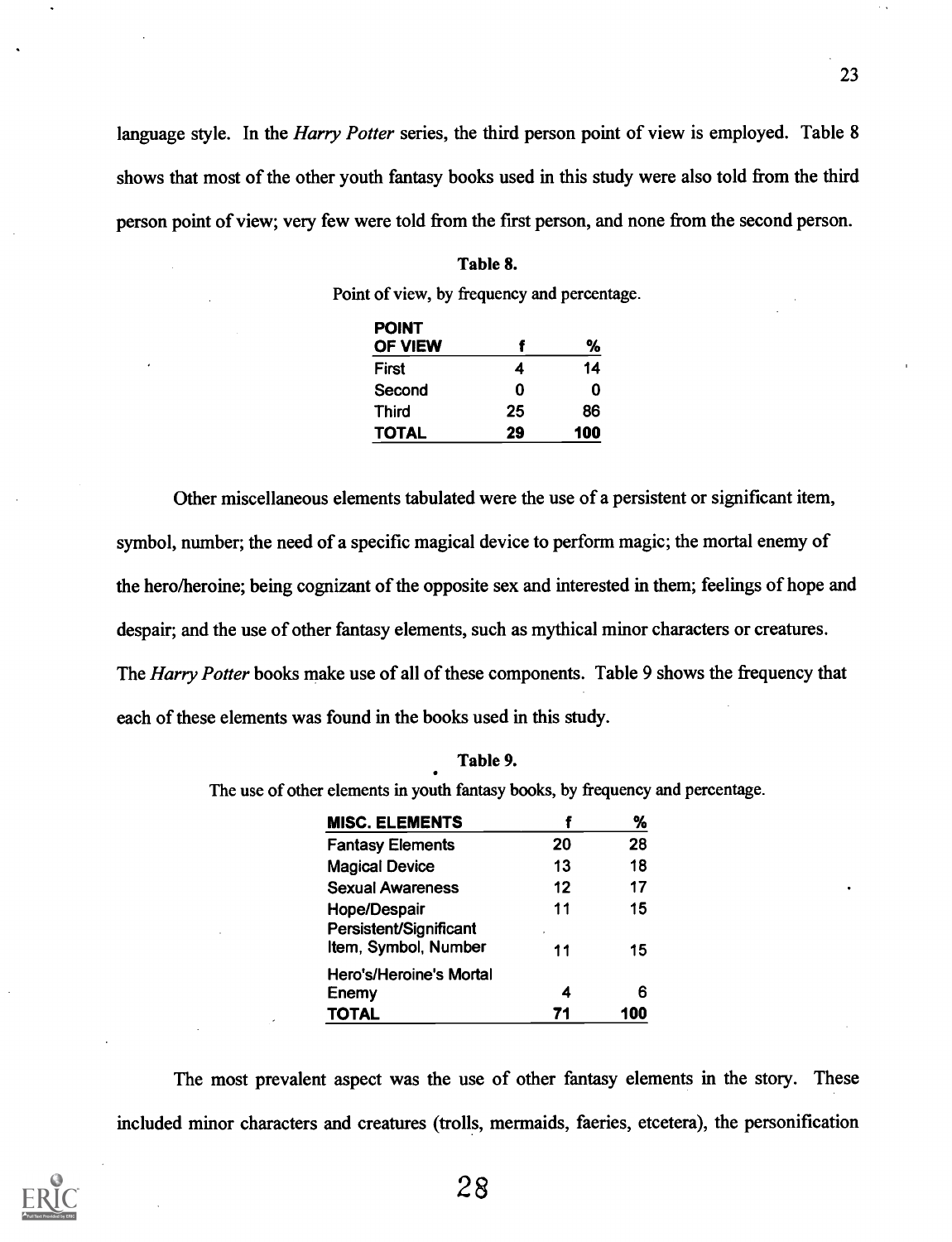of inanimate objects, and pieces of magic (dragon blood, moon power, wishing pool). Magical devices, or specific items used to create specific magic, were the next most common facet, followed by sexual awareness in the main character (this was most frequently identified as a crush, but sometimes marriages came about, as well).

#### A Final List

An overall comparison of the 29 books and the Harry Potter series determined the following books as those most similar to the *Harry Potter* books by subgenre, main and secondary characters, setting and theme. The books are arranged by the number of similarities and then alphabetically:

- 1. The Lives of Christopher Chant (6)
- 2. Plague of Sorcerers (6)
- 3. Lost Years of Merlin (5)
- 4. Of Two Minds (5)
- 5. Wizard of Earthsea (5)
- 6. Wizard's Hall (5)
- 7. The Blue Sword (4)
- 8. The Golden Compass (4)

(See Appendix D for summaries of books.)

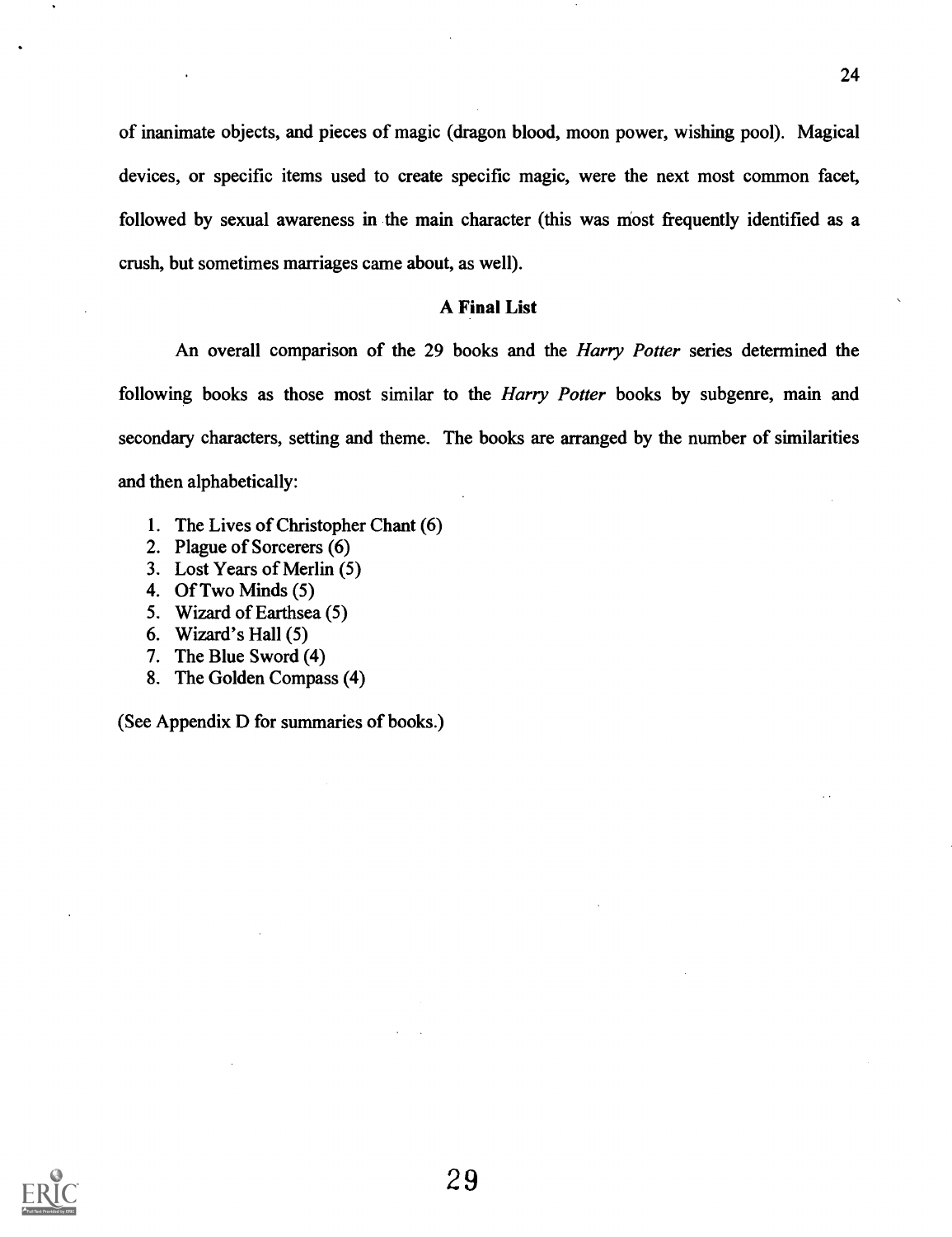#### CHAPTER V.

#### **CONCLUSION**

This study was conducted to determine youth fantasy books with elements similar to the Harry Potter books, a series that has recently become popular with youth. The popularity of this series has made it necessary for librarians, teachers, and others to be familiar with and able to recommend similar books.

All the books analyzed for this study were youth fantasy books, and in that are similar to the *Harry Potter* books. Particular elements of the *Harry Potter* series were put into a coding sheet which was used to analyze each book in this study. The major foci of the coding sheet were fantasy subgenre, main and secondary characters, setting, and themes of the books. Other miscellaneous elements were included, as well. The results were tabulated, presented in graphs, and compared with the *Harry Potter series*. For each main element, a list of books that were categorically the same to *Harry Potter* was given. This resulted in a final list of eight comparable books that youth can read when they have finished the Harry Potter books and are looking for others (see Appendix D).

There were weaknesses to this study and points that could be improved upon through further investigation. Some of the books in the final list do not read similarly to the *Harry Potter* books-though the themes and characters may be similar, the styles are different. Much of the style and flavour of a book is achieved through the writing, and not merely through a type of character or location or theme. An analysis of the writing style of the books would provide a strong supplement for recommending similar fantasy books. The types of adventures that the characters participate in, personality traits of the characters, and books written by the same authors would also be worth considering in additional analysis.

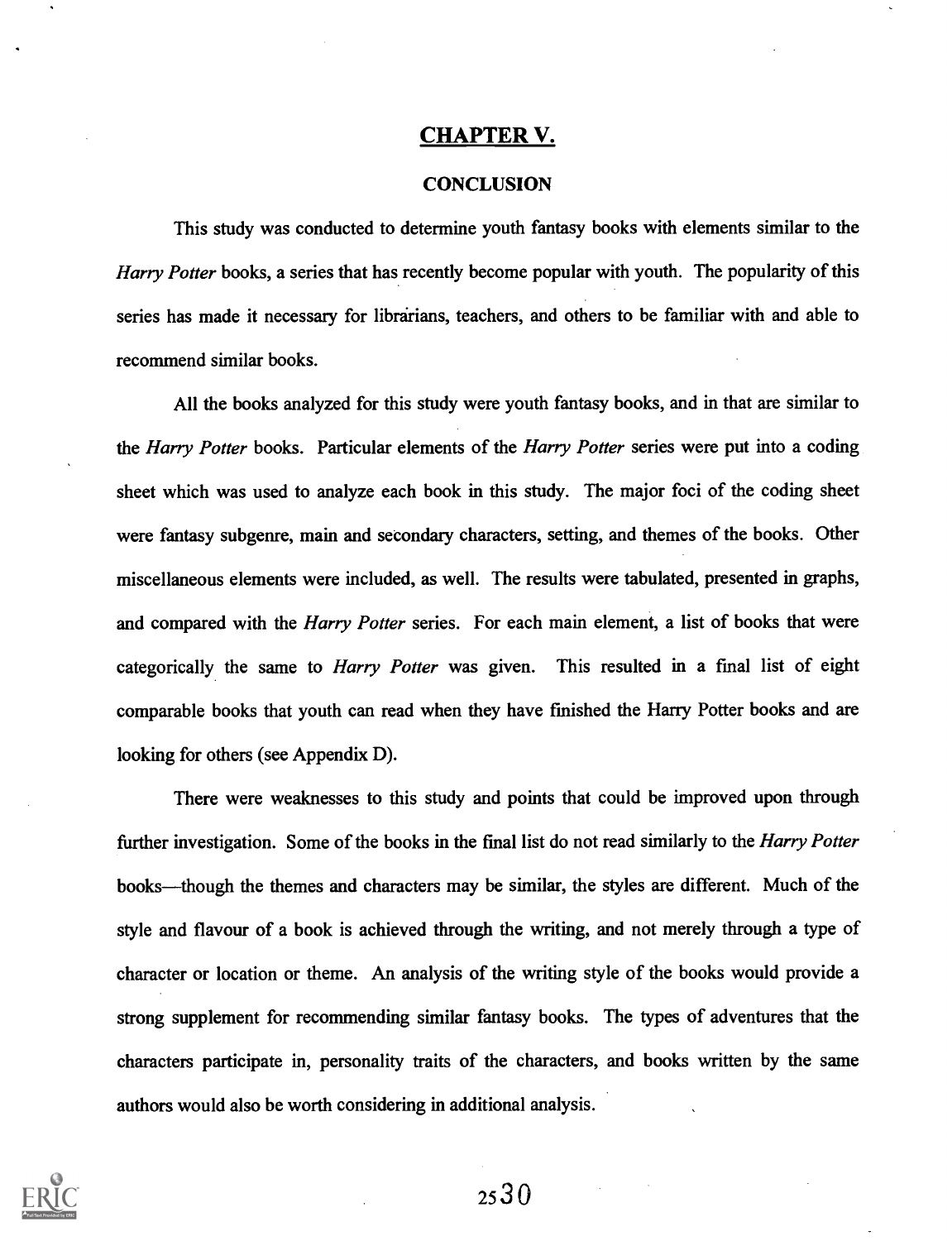## Appendix A: Youth Fantasy Book Reading List

This list presents the books read and tabulated for this research paper. The book title is followed by the series title (if there is one) and then by the author, place, original publisher, and initial copyright date. (Current publishers may differ from those included here.)

Blue Sword, The. Damar. Robin McKinley. New York: Greenwillow Books, 1982.

Boggart, The. Susan Cooper. New York: Maxwell Macmillan International, 1993.

Book of Three, The. Prydain. Lloyd Alexander. New York: Holt, Rinehart and Winston, 1964.

Dealing With Dragons. The Enchanted Forest Chronicles. Patricia C. Wrede. New York: Scholastic, 1990.

Dragonsong. Dragonriders of Pern/Harper Hall Trilogy. Anne McCaffrey. New York: Atheneum, 1976.

Ella Enchanted. Gail Carson Levine. New York: HarperTrophy, 1997.

Enchanted Castle. E. Nesbit. London, T. Fisher Unwin, 1907.

Folk Keeper, The. Franny Billingsly. New York : Atheneum, 1999.

Golden Compass, The. His Dark Materials. Philip Pullman. New York: Ballantine Books, 1995. Half Magic. Edward Eager. New York: Harcourt Brace, 1954.

Hob and the Goblins. William Mayne. New York: D. Kindersley, 1993.

I Am Mordred. Nancy Springer. New York: Philomel Books, 1998.

Islands in the Sky. Voyage of the Basset. Tanith Lee. New York: Random House, 1999.

Jeremy Thatcher, Dragon Hatcher. Magic Shop Series. Bruce Coville. San Diego : Harcourt Brace Jovanovich, 1991.

Lives of Christopher Chant, The. Chrestomanci Series. Diana Wynne Jones. New York: Beech Tree, 1998.

Lost Years of Merlin. The Lost Years of Merlin. T.A. Barron. New York: Philomel Books, 1996.

Never Trust a Dead Man. Vivian Vande Velde. San Diego: Harcourt Brace, 1999.

Of Two Minds. Carol Matas. New York: Simon & Schuster, 1995.

Perilous Gard, The. Elizabeth Marie Pope. Boston: Houghton Mifflin, 1974.

Perloo the Bold. Avi. New York: Scholastic Press, 1998.

Plague of Sorcerers. Mary Frances Zambreno: San Diego: Harcourt Brace Jovanovich, 1991.

Princess Nevermore. Dian Curtis Regan. New York: Scholastic, 1995.

Redwall. Redwall. Brian Jacques. New York: Avon Books, 1986.

Sandry's Book. Circle of Magic. Tamora Pierce. New York: Scholastic, 1997.

Savage Damsel and the Dwarf, The. Gerald Morris. Boston: Houghton Mifflin, 2000.

So You Want to Be a Wizard. Diane Duane. New York : Delacorte Press, 1983.

Which Witch?. Eva Ibbotson. New York: Puffin Books, 1979.

Wizard of Earthsea. The Earthsea Cycle. Ursula Le Guin. New York: Bantam Books, 1968. Wizard's Hall. Jane Yolen. San Diego: Magic Carpet Books, 1991.

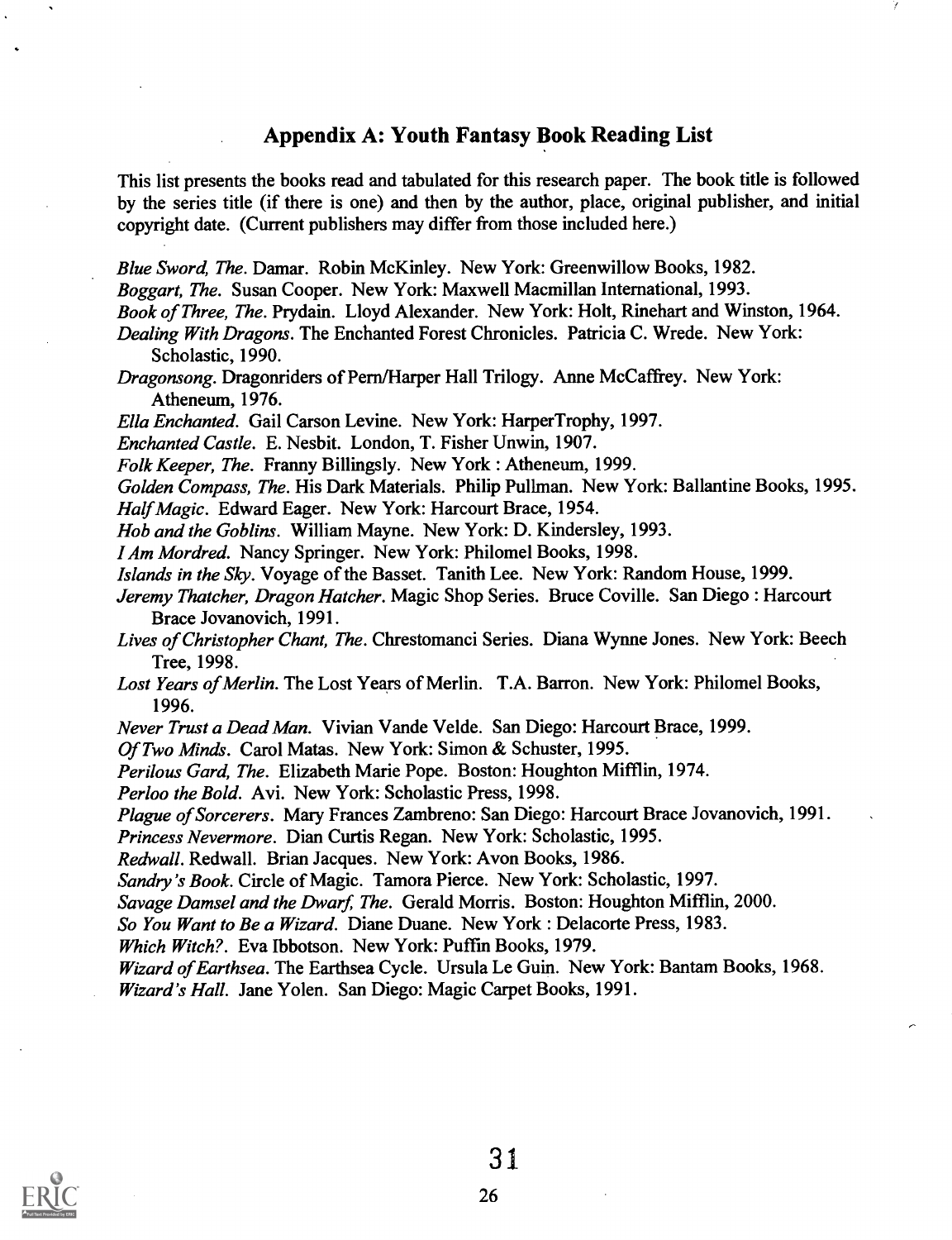| Author<br><u> 1980 - John Stone, Amerikaansk politiker (* 1901)</u>                              |                               |         |
|--------------------------------------------------------------------------------------------------|-------------------------------|---------|
| Number in Series                                                                                 | <b>Pages</b> Publication Date |         |
| <b>Fantasy Subgenre</b>                                                                          |                               |         |
| Alternate Worlds                                                                                 | Magic Realism                 |         |
| Myth & Legend                                                                                    | Literary Fairy Tale           |         |
| <b>Bestiary</b>                                                                                  |                               |         |
| Main Character (& name)                                                                          |                               |         |
| Male<br>Human                                                                                    | Youth                         | Magical |
| Female<br>Other:                                                                                 | Adult                         | Orphan  |
| <b>Secondary Characters</b>                                                                      |                               |         |
| Royalty/Nobility<br>Animal                                                                       | Muggle                        | Enemy   |
| Witch/Wizard<br><b>Mystical Beast</b>                                                            | Friend                        | Other:  |
| <b>Mythical Being</b><br>Parent/Relative                                                         | Teacher                       |         |
| <b>Plot Elements</b>                                                                             |                               |         |
| ۰<br><b>Setting</b>                                                                              |                               |         |
| Time: present                                                                                    | Location: real world          |         |
| past                                                                                             | alt. world                    |         |
| both                                                                                             | both                          |         |
| n/a                                                                                              | n/a                           |         |
| Location specifics: forest/wilderness, castle, school, home, water, caves                        |                               |         |
| Theme                                                                                            |                               |         |
| Good vs. Evil                                                                                    | Prophecy Fulfillment          |         |
| Coming of Age/Self-discovery                                                                     | Other:                        |         |
| Specific elements: war/battle, travel, sports, magic (good/evil), powers, time/dimension travel, |                               |         |
| education/training, quest, shapeshifting                                                         |                               |         |
| <b>Literary Techniques</b>                                                                       |                               |         |
| Point of view: 1 2 3                                                                             | poetic verse/rhyme            |         |
| alliteration & assonance                                                                         | puns/play on/with words       |         |
| onomatopoeia                                                                                     |                               |         |
|                                                                                                  |                               |         |
| <b>Miscellaneous</b>                                                                             |                               |         |
| persistent/significant item, symbol, number                                                      |                               |         |
| magical device                                                                                   |                               |         |
| hero's/heroine's mortal enemy                                                                    |                               |         |
| sexual awareness/sexuality                                                                       |                               |         |
| hope and/or despair                                                                              |                               |         |
| fantasy elements:                                                                                |                               |         |
|                                                                                                  |                               |         |
|                                                                                                  |                               |         |

# Appendix B: Youth Fantasy Book Coding Sheet

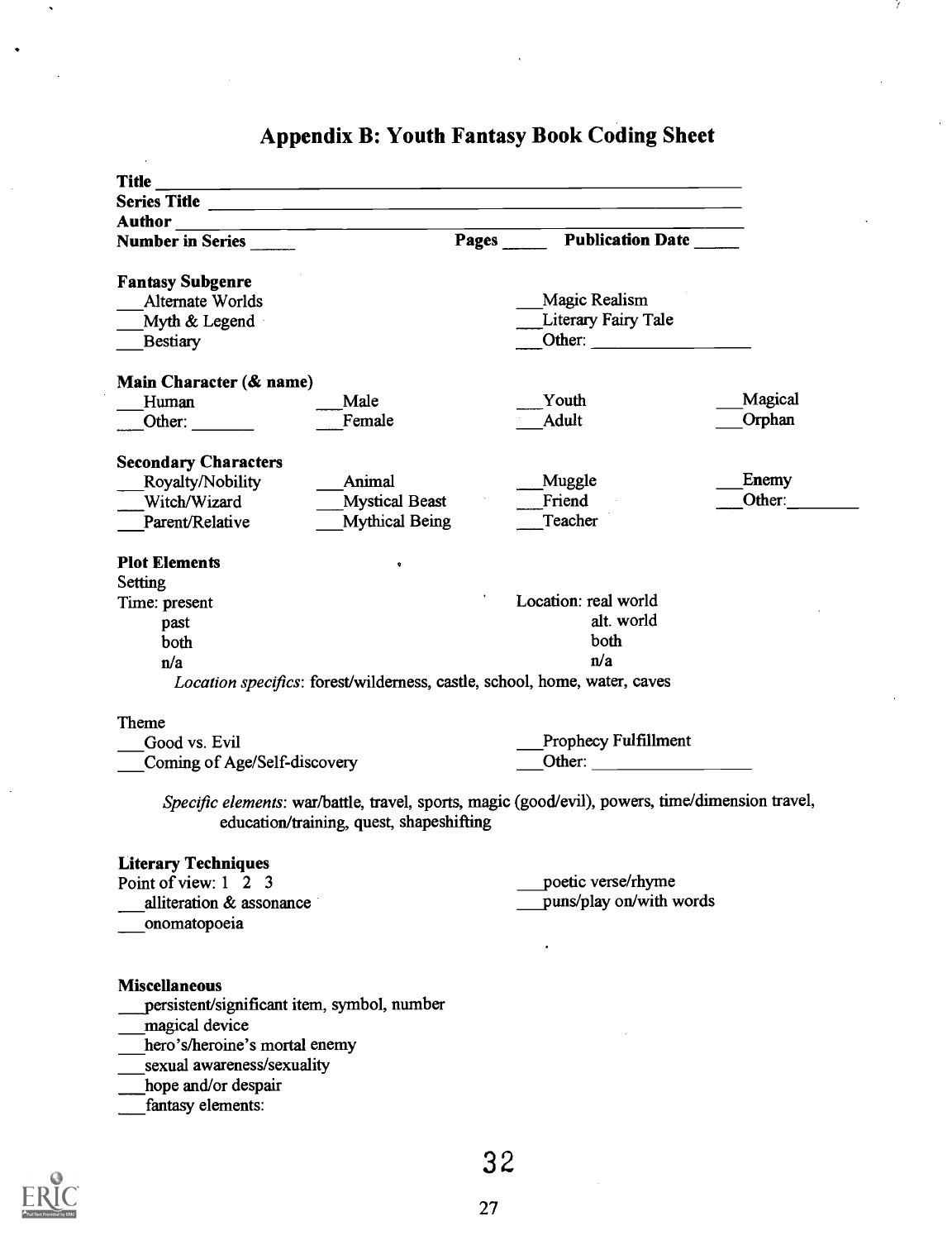## Appendix C: Tables

## Table 1.

Fantasy subgenres of youth fantasy books, by frequency and percentage.

| <b>SUBGENRE</b>            |    | %   |
|----------------------------|----|-----|
| <b>Magic Realism</b>       | 13 | 43  |
| <b>Alternate Worlds</b>    | 10 | 33  |
| Myth & Legend              | 3  | 10  |
| <b>Bestiary</b>            | 2  |     |
| <b>Literary Fairy Tale</b> | 1  | з   |
| Other                      | 1  | 3   |
| <b>TOTAL</b>               | 30 | 100 |

## Table 2.

The attributes of the main character, in frequency and percentage.

| <b>BEING</b> |    |     | %SEX            |    |     | %AGE       |    | %   |
|--------------|----|-----|-----------------|----|-----|------------|----|-----|
| Human        | 25 |     | 86 Male         | 13 |     | 45Youth    | 25 | 86  |
| Other        |    |     | 14 Female       | 11 |     | 38 Adult   |    |     |
|              |    |     | Multiple Chars. | 5  |     | $17$ $N/A$ |    | 10  |
| TOTAL        | 29 | 100 |                 | 29 | 100 |            | 29 | 100 |

| <b>OTHER</b> |    | %   |
|--------------|----|-----|
| Magical      | 15 | 52  |
| Orphan       | 14 | 48  |
| <b>TOTAL</b> | 29 | 100 |

## Table 3.

The main characteristic of secondary characters by frequency, percentage of total secondary characters,

| <b>SECONDARY</b>        |                   | $%$ of | % of  |
|-------------------------|-------------------|--------|-------|
| CHARACTERS              | f,                | total  | books |
| Friend                  | 23                | 21     | 79    |
| Enemy                   | 17                | 15     | 59    |
| Witch/Wizard            | 14                | 13     | 48    |
| Parent/Relative         | $12 \overline{ }$ | 11     | 41    |
| <b>Royalty/Nobility</b> | 8                 |        | 28    |
| Ánímal                  | 8                 | 7      | 28    |
| Teacher                 | 7                 | 6      | 24    |
| Other                   |                   | 6      | 24    |
| <b>Mythical Being</b>   | 5                 | 5      | 17    |
| Muggle                  | 6                 | 5      | 21    |

and percentage found in books analyzed.

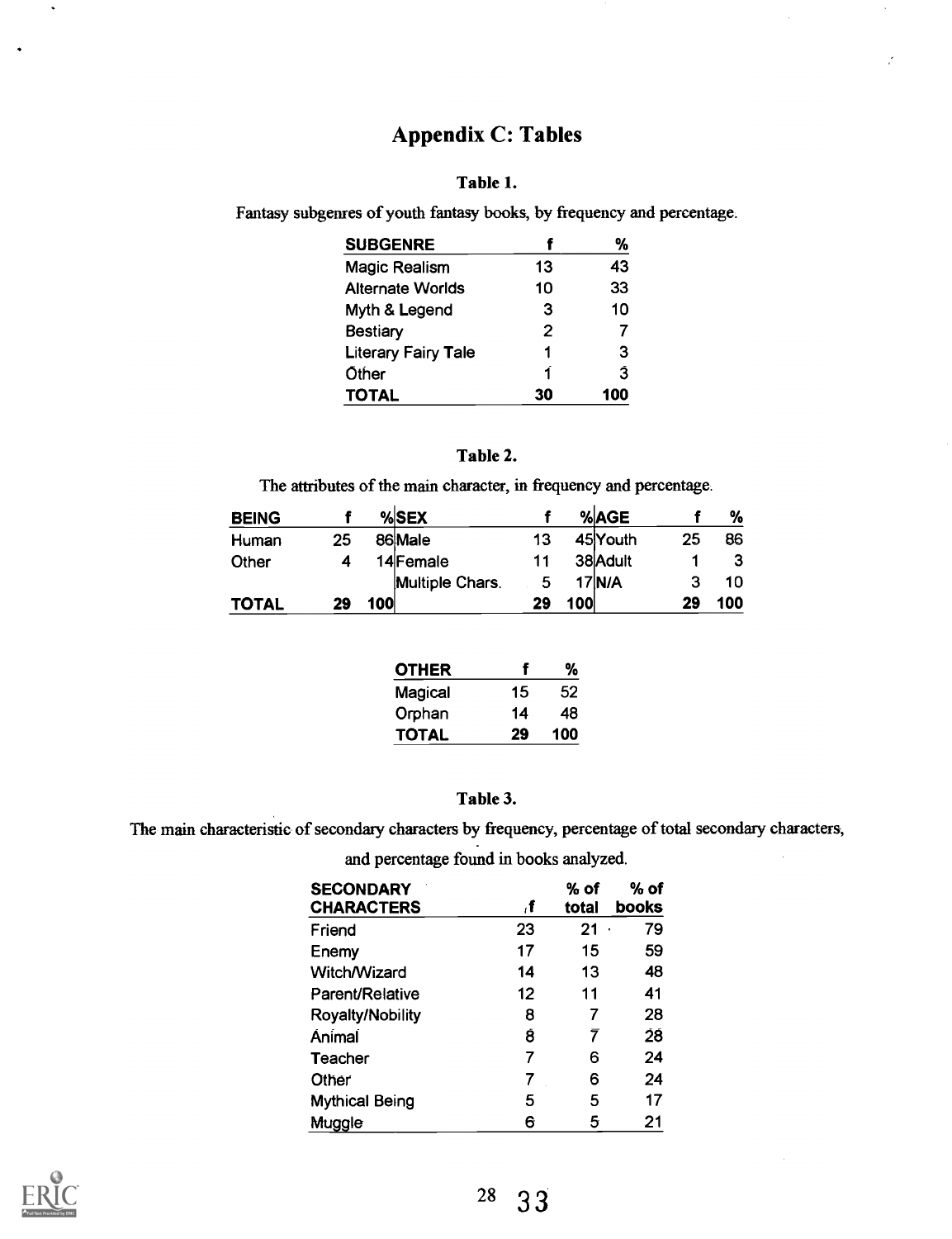| <b>Mystical Beast</b> |     |     | 14 |  |
|-----------------------|-----|-----|----|--|
| TOTAL                 | 111 | 100 |    |  |

#### Table 4.

Plot elements of time and location, by frequency and percentage.

| <b>TIME</b>  |    |        | %LOCATION     |    | %   |
|--------------|----|--------|---------------|----|-----|
| Present      | 6  |        | 21 Real World | 11 | 38  |
| Past         |    |        | 24 Alt. World | 9  | 31  |
| <b>Both</b>  |    |        | 3 <b>Both</b> | 5  | 17  |
| N/A          | 15 | 52 N/A |               |    | 14  |
| <b>TOTAL</b> | 29 | 100    |               | 29 | 100 |

#### Table 5.

 $\mathbb{Z}_2$ 

Specific locations for the setting of youth fantasy books, by frequency and percentage.

| <b>LOCATION</b><br><b>SPECIFICS</b> |    | %   |
|-------------------------------------|----|-----|
| Home                                | 12 | 23  |
| Forest/Wildemess                    | 11 | 21  |
| Castle                              | 10 | 19  |
| School                              | 8  | 15  |
| Water                               | 6  | 11  |
| Caves                               | 6  | 11  |
| <b>TOTAL</b>                        | 54 | 100 |

#### Table 6.

Themes found in youth fantasy books, by frequency and percentage.

| <b>THEME</b>                |    | %   |
|-----------------------------|----|-----|
| Coming of Age/              |    |     |
| Self-Discovery              | 21 | 41  |
| Good vs. Evil               | 12 | 24  |
| <b>Prophecy Fulfillment</b> |    | 14  |
| Other                       | 11 | 22  |
| <b>TOTAL</b>                | 51 | 100 |

#### Table 7.

Elements that enhance the themes of youth fantasy books, by frequency and percentage.

| <b>THEME ELEMENT</b> |    | ℅   |
|----------------------|----|-----|
| Magic                | 19 | 26  |
| Travel               | 13 | 18  |
| <b>War/Battle</b>    | 11 | 15· |



 $\mathbb{I}$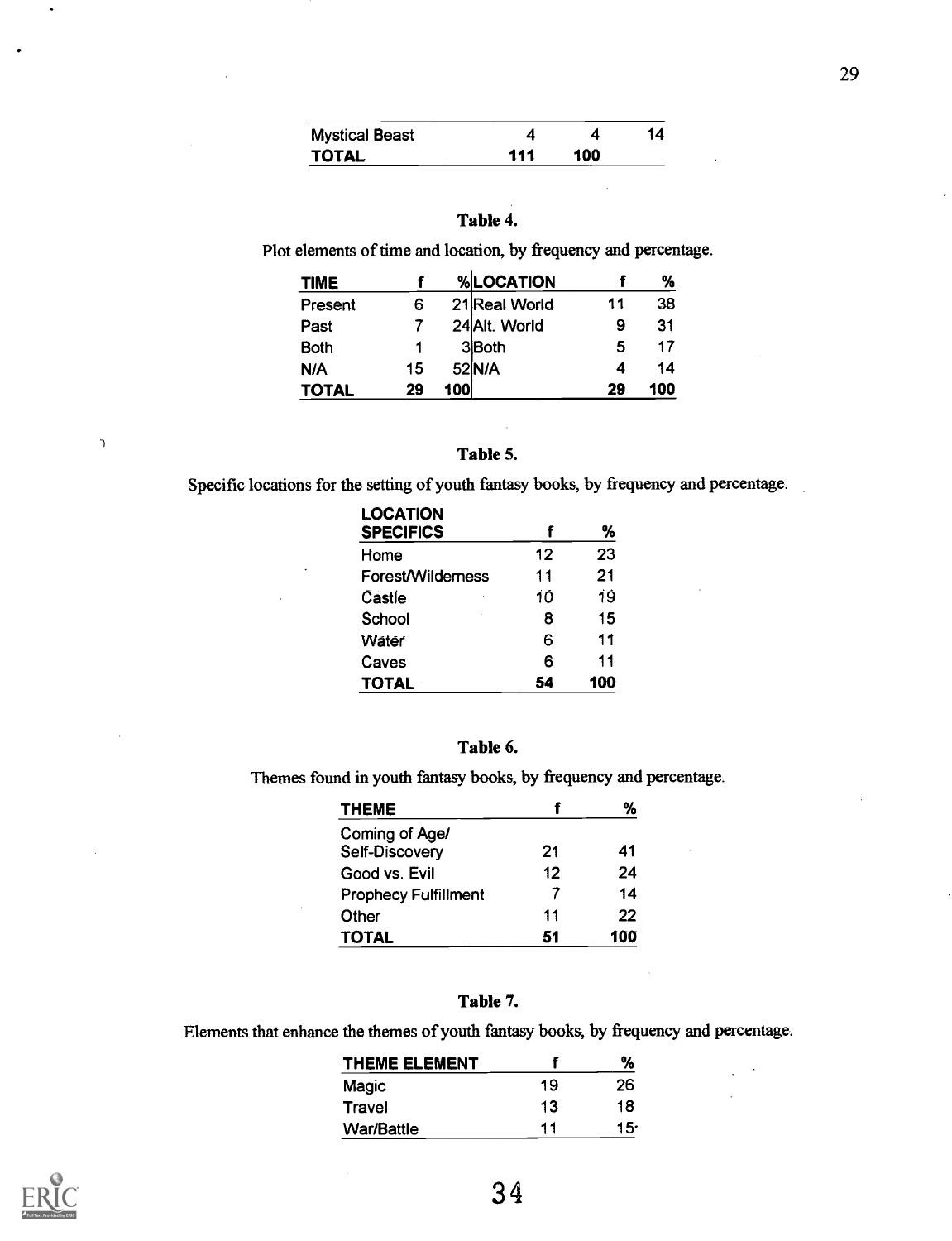| <b>Education/Training</b> |    | 11  |  |
|---------------------------|----|-----|--|
| Quest                     |    | 10  |  |
| Sport/Competition         | 5  |     |  |
| Powers                    | 5  |     |  |
| <b>Time/Dimension</b>     |    |     |  |
| Travel                    | 5  |     |  |
| <b>TOTAL</b>              | 73 | 100 |  |

## Table 8.

Point of view, by frequency and percentage.

| <b>POINT</b>   |    |     |
|----------------|----|-----|
| <b>OF VIEW</b> |    | %   |
| First          | 4  | 14  |
| Second         | Ω  | O   |
| <b>Third</b>   | 25 | 86  |
| <b>TOTAL</b>   | 29 | 100 |

## Table 9.

The use of other elements in youth fantasy books, by frequency and percentage.

| <b>MISC. ELEMENTS</b>                          |                   | %   |
|------------------------------------------------|-------------------|-----|
| <b>Fantasy Elements</b>                        | 20                | 28  |
| <b>Magical Device</b>                          | 13                | 18  |
| <b>Sexual Awareness</b>                        | $12 \overline{ }$ | 17  |
| Hope/Despair                                   | 11                | 15  |
| Persistent/Significant<br>Item, Symbol, Number | 11                | 15  |
| Hero's/Heroine's Mortal                        |                   |     |
| Enemy                                          | 4                 | 6   |
| <b>TOTAL</b>                                   | 71                | 100 |

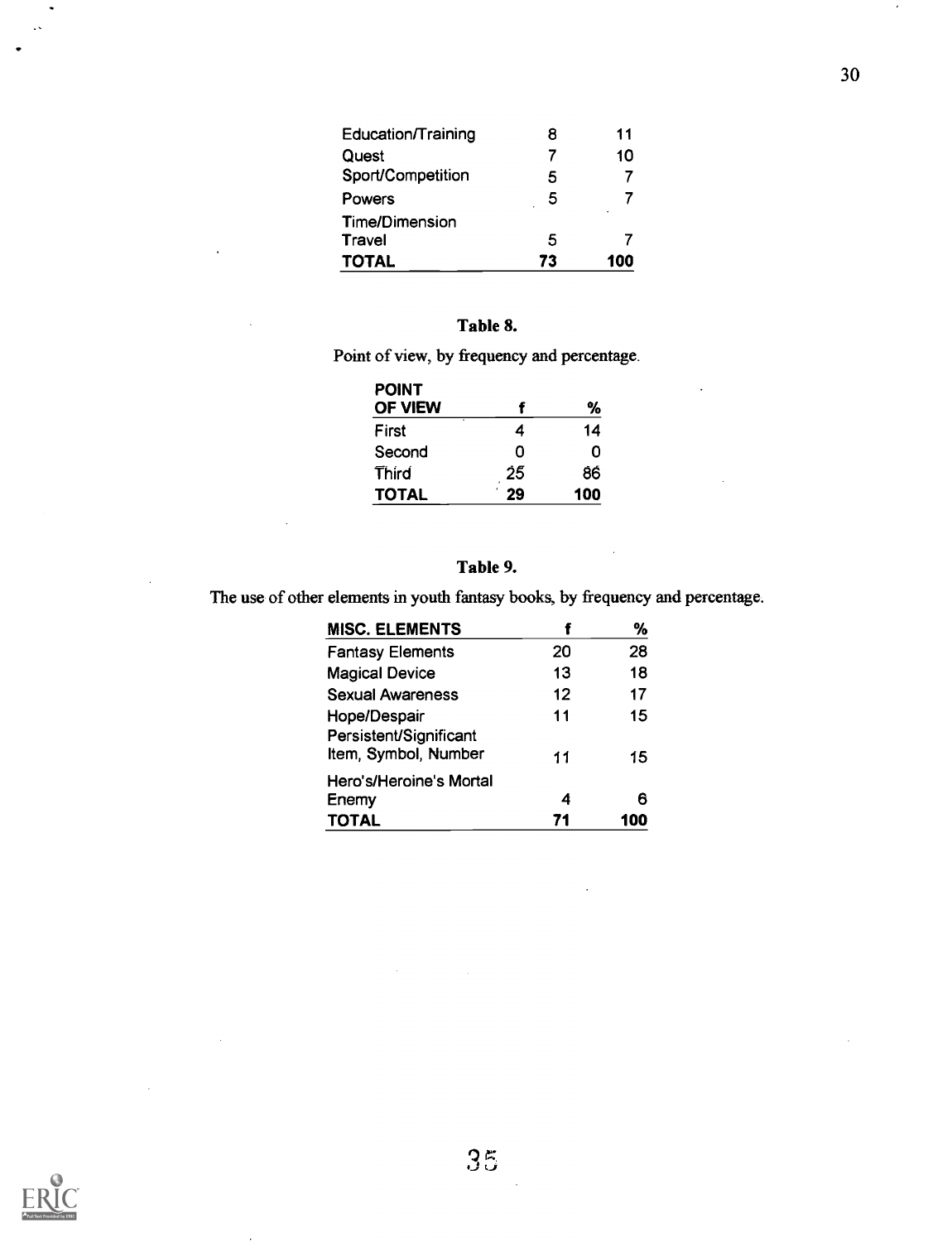## Appendix D: Final Book List and Summaries

Lives of Christopher Chant, The. Chrestomanci Series. Diana Wynne Jones, 1998.

Christopher Chant is in training to become the next Chrestomanci (or the controller of all magic in the world ) because he has nine lives, but he doesn't feel like a magician and fights his calling as hard as he can. But he becomes an important player in a battle with rebel sorcerers when the current Chrestomanci's lives are scattered and needs rescued, and other magicians need protection and guidance.

Plague of Sorcerers. Mary Frances Zambreno, 1991.

Jermyn, a newly-apprenticed wizard whose magic only appears occasionally, and Delia, his untraditional skunk familiar, must fmd a way to stop a magic plague that strikes against the wizards in the Empire. When his aunt and his teacher and other great wizards in the Empire become incapacitated, Jermyn discovers his strength and the truth behind the plague.

Lost Years of Merlin. T.A. Barron, 1996.

Spat out by the sea, the boy lay on the rocks with no memory and no name but one he is convinced is fake. After a few confusing years of life with a woman who says she is her mother, the boy decides to discover who he is and what his past and future hold, but when he traverses the ocean and enters an unknown land, he comes across secrets and powers and a compelling destiny.

Of Two Minds. Carol Matas, 1995.

Princess Lenora and Prince Coren are two royals who possess extraordinary mental powers. They are taken to a foreign land where their powers are taken away and they are kept captive. They realize that the destruction of their world is the goal of their captor and must fmd a way to save themselves, their world, and other worlds.

Wizard of Earthsea. The Earthsea Cycle. Ursula Le Guin, 1968.

Sparrowhawk is a reckless youth training in sorcery and an apprentice to the Master Wizard when he unleashes a terrible shadow upon the world. His attempts to conquer the evil he loosed and restore the balance takes him on journeys and adventures that test him, his spirit, his magic, and his will.

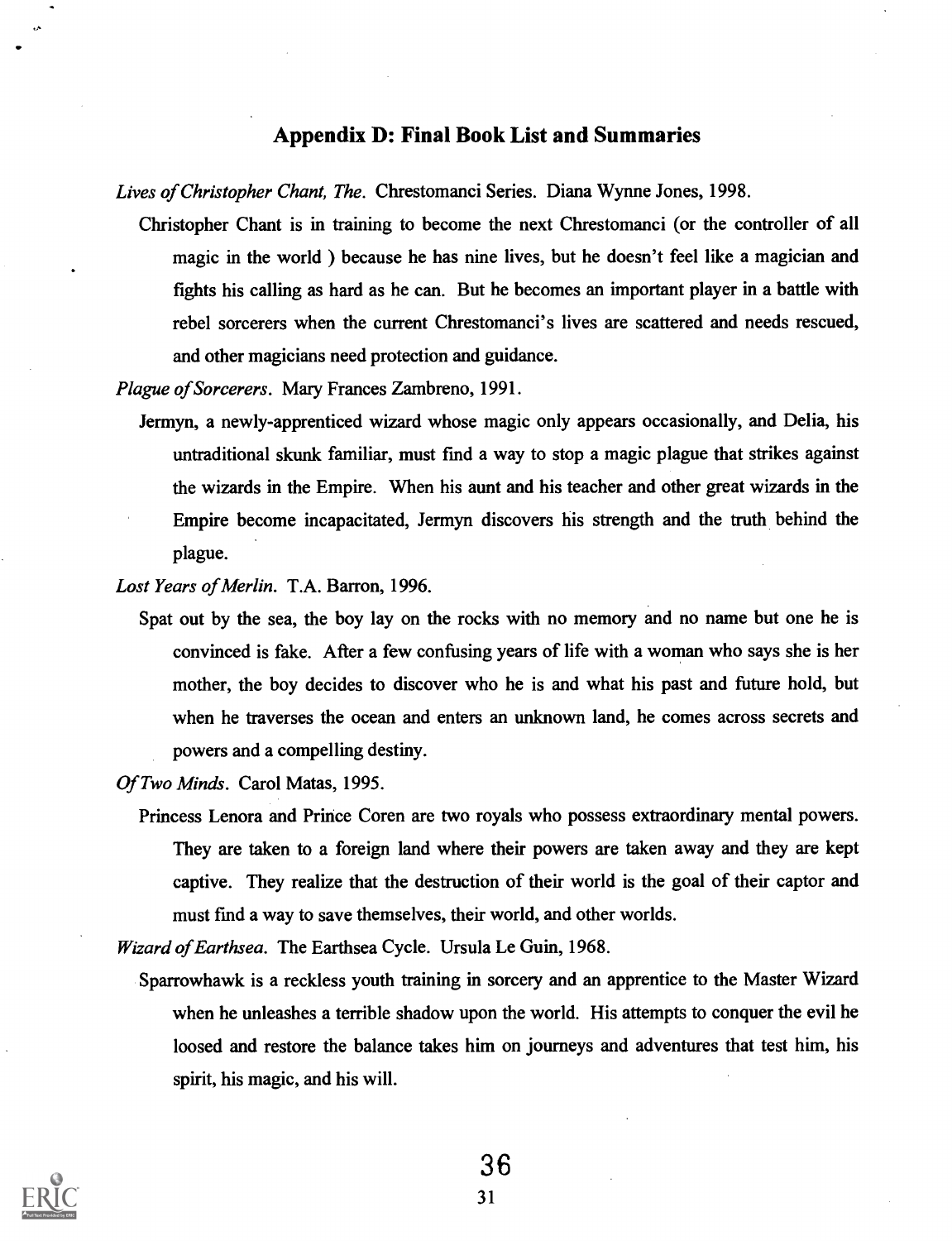Wizard's Hall. Jane Yolen, 1991.

- Thornmallow (once called Henry), a young apprentice wizard who feels less than magical, is the  $113<sup>th</sup>$  student at Wizard's Hall—the last to be admitted that year and the student who is supposed to be a key wizard. He feels inadequate, but he tries—even though he messes up every spell. Yet somehow he saves the Wizard's Hall from The Quilted Beast and its evil master by trusting and believing in himself and *trying*.
- Blue Sword, The. Robin McKinley, 1982.
	- Harry, bored with her sheltered life in the remote orange-growing colony, is kidnapped by the powerful golden-eyed king of the Hillfolk, and strong magic is discovered in her. The Lady Aerin appears in her visions and Harry learns of a destiny to save a people, and she learns of her right to wield the power of the sword, the blue sword Gonturan that has not been wielded since the Lady Aerin carried it in battle.

Golden Compass, The. His Dark Materials. Philip Pullman, 1995.

Lyra Belacqua, accompanied by her daemon, is a carefree young girl being raised at Oxford University. Until "Gobblers" begin taking children and using them as part of a sinister experiment. Lyra discovers the plot of the Gobblers and begins a quest with the gyptians to save the kidnapped children from this pain and horror. Meanwhile, she has no idea that this quest and the accompanying battle are part of her destiny.

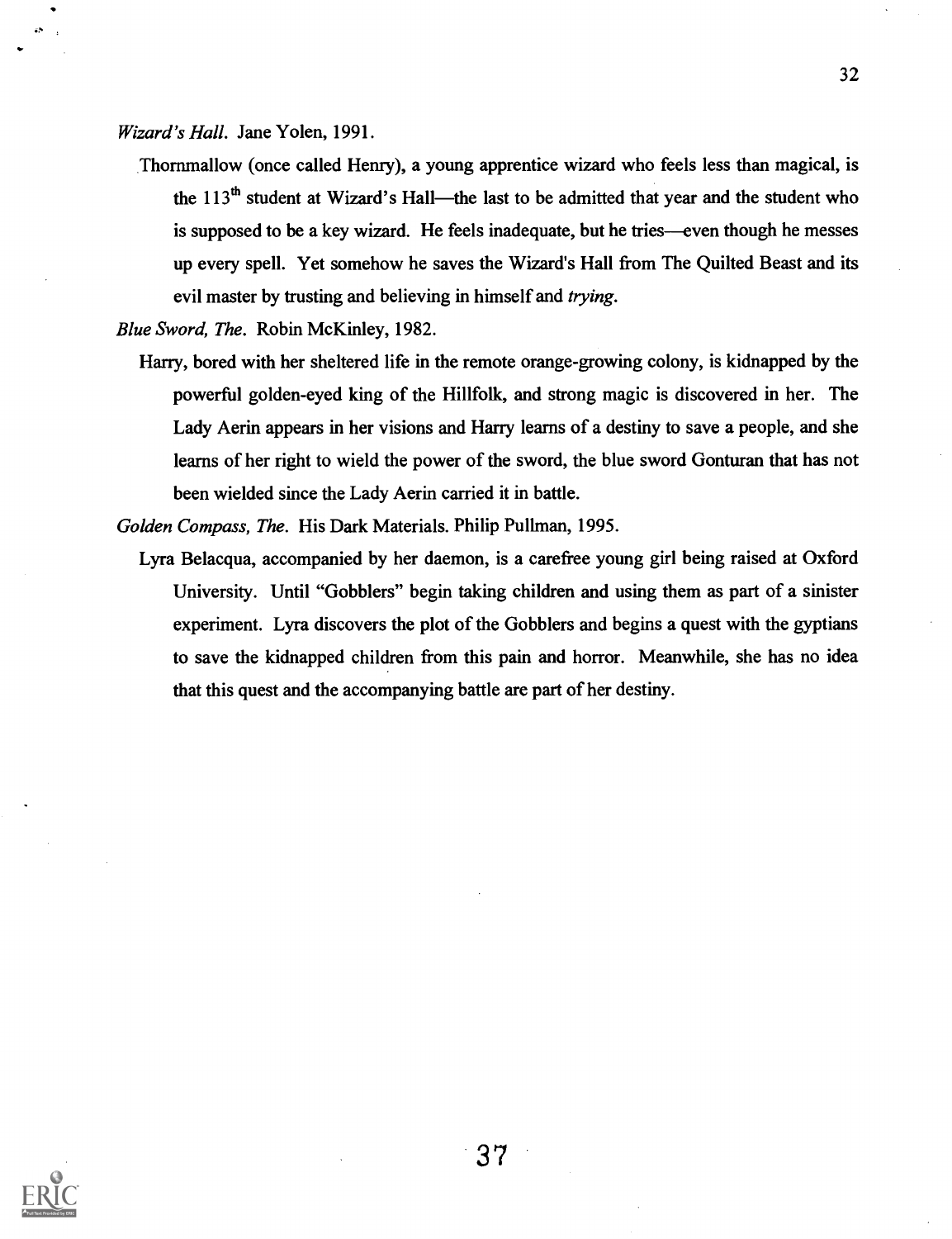## Reference List

Cooper, Susan. 1990. "Fantasy in the Real World." The Horn Book 66: 304-315.

- Dowd, Frances A. and Lisa C. Taylor. 1992. "Is There a Typical YA Fantasy? A Content Analysis." Journal of Youth Services in Libraries 5: 175-83.
- Egoff, Sheila A. 1988. Worlds Within: Children's Fantasy from the Middle Ages to Today. Chicago: American Library Association.
- Gooderham, David. 1995. "Children's Fantasy Literature: Toward an Anatomy." Children's Literature in Education 26, no. 3: 171-183.
- Herald, Diana Tixier. 1999. Fluent in Fantasy: A Guide to Reading Interests. Englewood, Colorado: Libraries Unlimited, Inc.
- Lynn, Ruth Nadelman. 1989. Fantasy Literature for Children and Young Adults: An Annotated Bibliography. New York: R. R. Bowker.
- MacRae, Cathi Dunn. 1998. Presenting Young Adult Fantasy Fiction. New York: Twayne Publishers.
- Moore, Sharon. 1999. We Love Harry Potter! We'll Tell You Why. New York: Lamppost Press.

Mitnick, Eva. 2000. "Beyond Harry." School Library Journal 46, no. 7: 32-33.

Pierce, Tamora. 1993. "Fantasy: Why Kids Read It, Why Kids Need It." School Library Journal 39: 50-51.